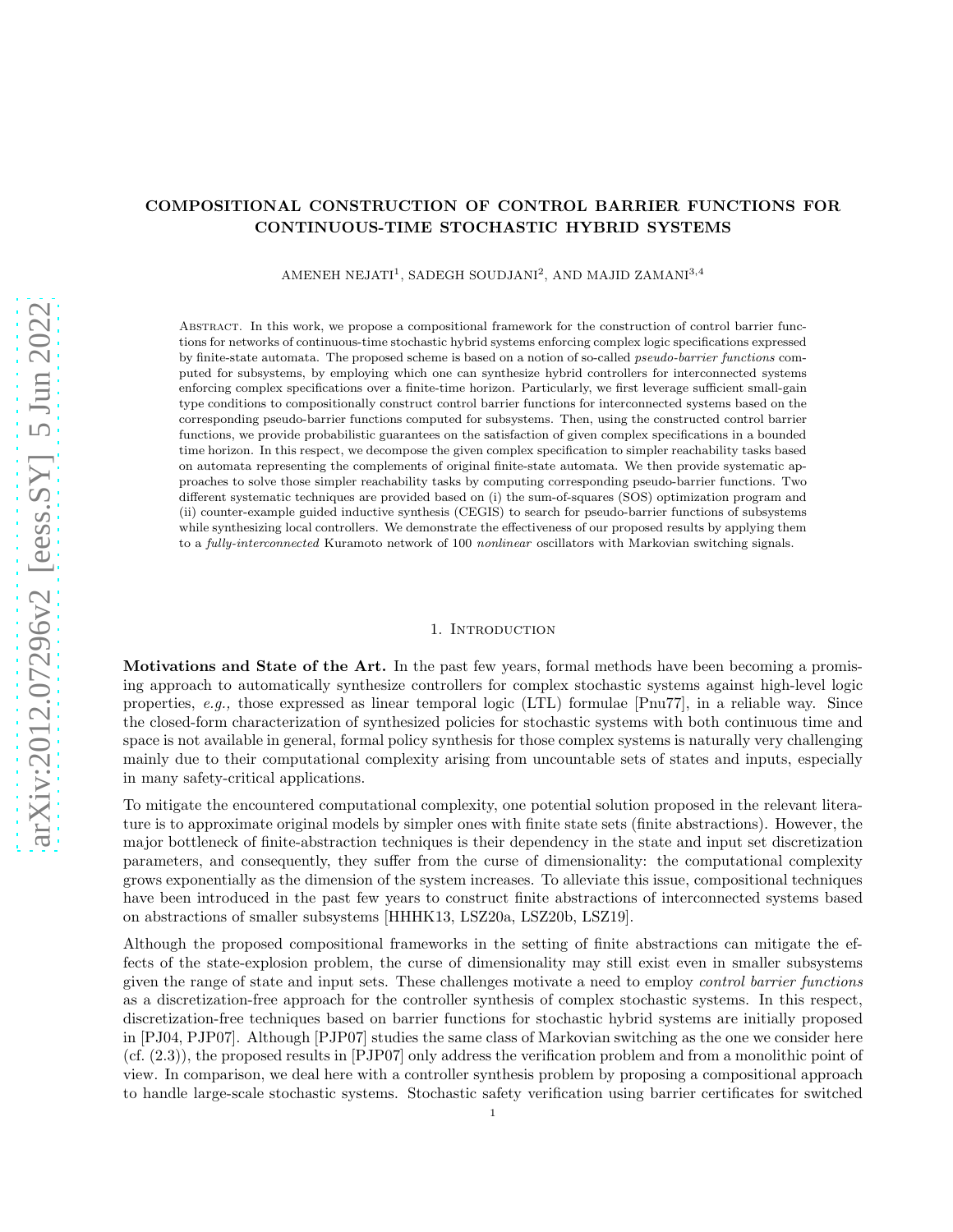diffusion processes and stochastic hybrid systems is respectively proposed in  $[WB17]$  and  $[HCL+17]$ . A verification approach for stochastic switched systems via barrier functions is presented in [AJZ19]. Verification of Markov decision processes using barrier certificates is proposed in [AWLT18]. Temporal logic controller synthesis of stochastic systems via control barrier functions is presented in [JSZ20a]. Compositional construction of control barrier certificates for discrete-time stochastic switched systems is studied in [NSZ20a]. Although the proposed results in [NSZ20a] are dealing with stochastic switched systems, their switching signals are deterministic that are served as control inputs. In comparison, switching signals here are not control inputs and are randomly changing. As a result, the controller synthesis problem here is more challenging compared to [NSZ20a] since it deals with two different types of inputs: (i) internal inputs modeling the effects of other subsystems, and (ii) switching signals which are randomly changing the modes of the system.

Finite-time horizon safety verification of stochastic nonlinear systems with both continuous time and statespace using barrier certificates is proposed in [ST12]. Control barrier certificates for a class of stochastic nonlinear systems against safety specifications are discussed in [LLT<sup>+</sup>18]. A controller synthesis framework for stochastic control systems based on control barrier functions is also provided in [Cla19]. The results in [Cla19] consider both complete information systems, in which the controller has access to the full-state information, as well as incomplete information systems where the state must be reconstructed from noisy measurements. Verification of uncertain partially-observable Markov decision processes (POMDPs) with uncertain transition and/or observation probabilities using barrier certificates is discussed in [ACJT18]. A policy synthesis in multiagent POMDPs via discrete-time barrier functions to enforce safety specifications is proposed in [ASBA19]. An introduction and overview of recent results on control barrier functions and their applications in verifying and enforcing safety properties is surveyed in [ACE<sup>+</sup>19].

Contributions. In this paper, we propose a compositional approach for the construction of control barrier functions for continuous-time stochastic hybrid systems enforcing complex logic specifications expressed by finite-state automata. We first compositionally construct control barrier functions for interconnected systems based on so-called pseudo-barrier functions of subsystems by leveraging some sufficient small-gain type conditions. Given the constructed control barrier functions, we then provide probabilistic guarantees on the satisfaction of specifications in a bounded time horizon. To do so, we decompose the given complex specification to reachability tasks based on automata representing the complements of original finite-state automata and provide upper bounds on probabilities of satisfaction for those reachability tasks by computing corresponding pseudo-barrier functions.

We utilize two different systematic techniques based on (i) the sum-of-squares (SOS) optimization program [Par03] and (ii) counter-example guided inductive synthesis (CEGIS) framework [RS15] to search for pseudo-barrier functions of subsystems while synthesizing local controllers. While the former is appropriate for continuous inputs, the latter is applicable for dynamical systems with finite input sets as well. To show the applicability of our approach to strongly-connected networks with nonlinear dynamics, we apply our proposed techniques to a *fully-interconnected* Kuramoto network of 100 *nonlinear* oscillators by compositionally synthesizing hybrid controllers regulating the phase of each oscillator in a comfort zone for a finite-time horizon. Proofs of all statements are provided in Appendix.

Related Work. A limited subset of the provided results in this work has been presented in [NSZ20c]. Our approach here differs from the one in [NSZ20c] in four main directions. First and foremost, we generalize the underlying dynamics to stochastic *switching* systems with *random* switching signals and solve the controller synthesis problem for this class of systems with respect to high-level logic properties in a compositional manner. The controller synthesis problem now is more challenging since it deals with two different types of inputs: (i) internal inputs modeling the effects of other subsystems, and (ii) switching signals which are randomly changing. Second, we enlarge the class of specifications to those that can be expressed by the accepting language of deterministic finite automata (DFA), whereas [NSZ20c] handles only invariance specifications. As our third contribution, we enlarge the class of systems to a class of stochastic hybrid ones by adding Poisson processes to the dynamics, while the results in [NSZ20c] only deal with stochastic control systems. Lastly, we provide here an additional approach to compute pseudo-barrier functions for systems with finite input sets by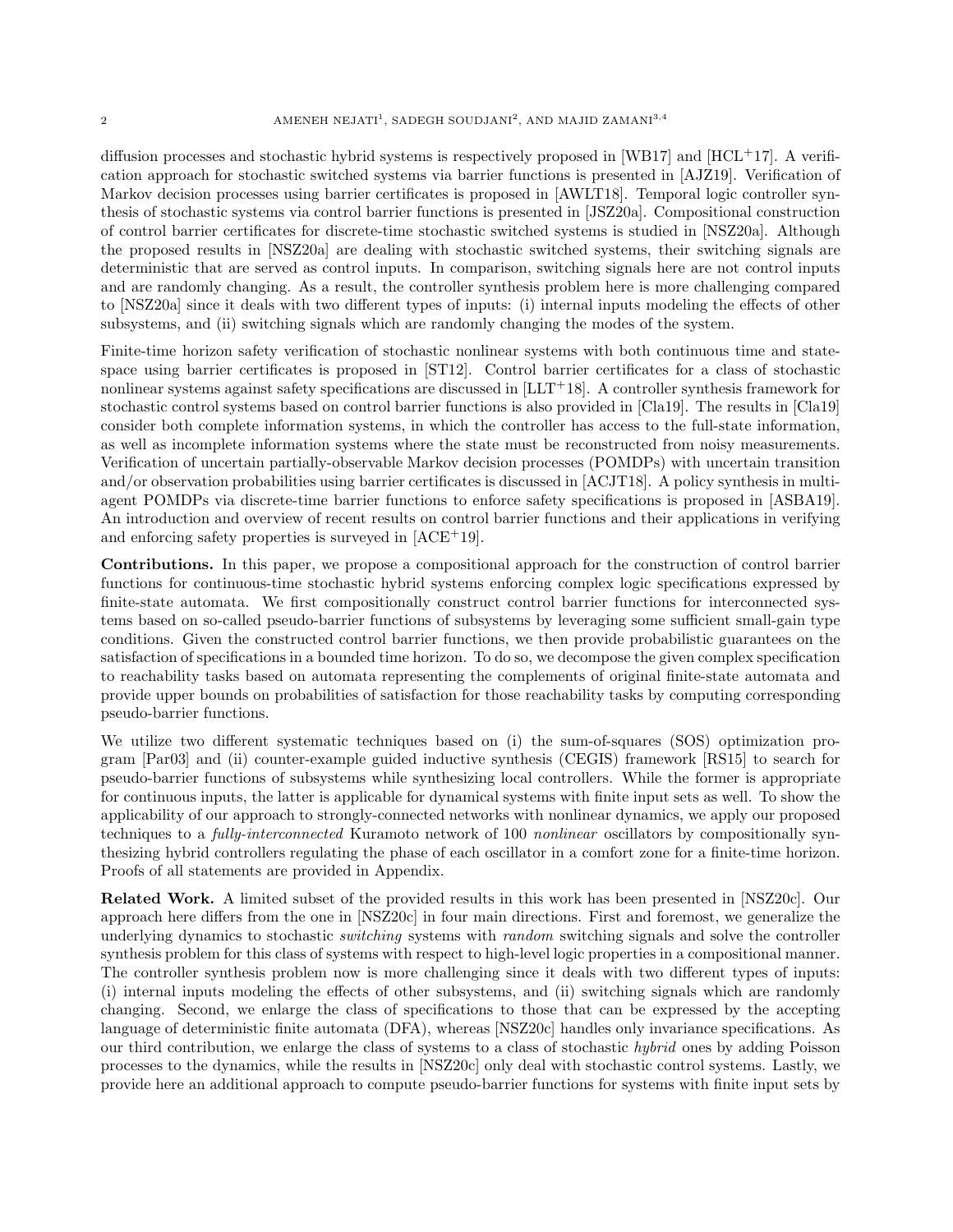employing counter-example guided inductive synthesis framework based on the satisfiability modulo theories (SMT) solvers such as Z3 [DMB08], dReal [GAC12] or MathSat [CGSS13].

Compositional construction of control barrier certificates for networks of control systems is also presented in [JSZ20b]. Our proposed approach differs from the one in [JSZ20b] in three directions. First, the results of [JSZ20b] are presented for discrete-time control systems whereas our proposed approaches are developed for a class of continuous-time hybrid systems with random switching signals. Second, the provided results in [JSZ20b] are valid for non-stochastic settings while our work deals with stochastic ones. As the third distinction, the results in [JSZ20b] are based on a different compositionality condition using max small-gain approach while we propose here a sum-type small-gain condition in which a spectral radius of some matrix needs to be strictly less than one (cf. Remark 4.3).

### 2. Continuous-Time Stochastic Hybrid Systems

2.1. Notation. We denote sets of nonnegative and positive integers by  $\mathbb{N}_0 := \{0, 1, 2, \ldots\}$  and  $\mathbb{N} := \{1, 2, 3, \ldots\}$ , respectively. Symbols  $\mathbb{R}, \mathbb{R}_{>0}$ , and  $\mathbb{R}_{>0}$  denote respectively sets of real, positive, and nonnegative real numbers. We denote by  $\textsf{diag}(a_1,\ldots,a_N)$  and  $\textsf{blkdiag}(a_1,\ldots,a_N)$ , respectively, a diagonal matrix in  $\mathbb{R}^{N\times N}$  with diagonal scalar and matrix entries  $a_1, \ldots, a_N$  starting from the upper-left corner. Given a matrix  $A \in \mathbb{R}^{n \times m}$ ,  $Tr(A)$  represents the trace of A which is the sum of all its diagonal elements. Symbols  $\mathbb{I}_n$ ,  $\mathbf{0}_n$ , and  $\mathbf{1}_n$ denote the identity matrix in  $\mathbb{R}^{n \times n}$  and the column vectors in  $\mathbb{R}^{n \times 1}$  with all elements equal to zero and one, respectively. We denote the spectral radius of a matrix  $P \in \mathbb{R}^{n \times n}$  by  $\rho_{spc}(P)$  which is defined as  $\rho_{spe}(P) = \max\{|{\sf eig}_1|, \ldots, |{\sf eig}_n|\},\$  where  ${\sf eig}_1, \ldots, {\sf eig}_n$  are eigenvalues of P. We employ  $x = [x_1, \ldots, x_N]$  to denote the corresponding vector of dimension  $\sum_i n_i$ , given N vectors  $x_i \in \mathbb{R}^{n_i}$ ,  $n_i \in \mathbb{N}_{\geq 1}$ , and  $i \in \{1, ..., N\}$ . Given a vector  $x \in \mathbb{R}^n$ ,  $||x||$  denotes the Euclidean norm of x. For any set X we denote by  $2^X$  the power set of X that is the set of all subsets of X. For any set X, |X| and  $Int(X)$  represent respectively the cardinality and interior of the set. The empty set is denoted by  $\emptyset$ . Given a set X and  $P \subset X$ , the complement of P with respect to X is denoted by  $X\backslash P = \{x \mid x \in X, x \notin P\}$ . We denote the disjunction  $(\vee)$  and conjunction  $(\wedge)$  of Boolean functions  $f: \Gamma \to \{0,1\}$  over an index set  $\Gamma$  by  $\bigvee_{\alpha \in \Gamma} f(\alpha)$  and  $\bigwedge_{\alpha \in \Gamma} f(\alpha)$ , respectively. Given functions  $f_i: X_i \to Y_i$ , for any  $i \in \{1, ..., N\}$ , their Cartesian product  $\prod_{i=1}^N f_i: \prod_{i=1}^N X_i \to \prod_{i=1}^N Y_i$  is defined as  $(\prod_{i=1}^N f_i)(x_1,\ldots,x_N) = [f_1(x_1);\ldots;f_N(x_N)].$  A function  $\gamma : \mathbb{R}_{\geq 0} \to \mathbb{R}_{\geq 0}$ , is said to be a class K function if it is continuous, strictly increasing, and  $\gamma(0) = 0$ . A class K function  $\gamma(\cdot)$  is said to be a class  $\mathcal{K}_{\infty}$  if  $\gamma(r) \to \infty$ 

as  $r\to\infty.$ 

2.2. Preliminaries. We consider a probability space  $(\Omega, \mathcal{F}_{\Omega}, \mathbb{P}_{\Omega})$ , where  $\Omega$  is the sample space,  $\mathcal{F}_{\Omega}$  is a sigmaalgebra on  $\Omega$  comprising subsets of  $\Omega$  as events, and  $\mathbb{P}_{\Omega}$  is a probability measure that assigns probabilities to events. We assume that triple  $(\Omega, \mathcal{F}_{\Omega}, \mathbb{P}_{\Omega})$  is endowed with a filtration  $\mathbb{F} = (\mathcal{F}_s)_{s>0}$  satisfying the usual conditions of completeness and right continuity. Let  $(\mathbb{W}_s)_{s>0}$  be a b-dimensional F-Brownian motion, and  $(\mathbb{P}_s)_{s>0}$  be an r-dimensional F-Poisson process. We assume that the Poisson process and Brownian motion are independent of each other. The Poisson process  $\mathbb{P}_s = [\mathbb{P}_s^1; \cdots; \mathbb{P}_s^r]$  models r events whose occurrences are assumed to be independent of each other.

2.3. Continuous-Time Stochastic Hybrid Systems. We consider continuous-time stochastic hybrid systems (ct-SHS) as formalized in the following definition.

**Definition 2.1.** A continuous-time stochastic hybrid system (ct-SHS) in this paper is characterized by the tuple

$$
\Sigma = (X, U, W, \mathcal{U}, W, P, \mathcal{P}, \hat{f}, \hat{\sigma}, \hat{\rho}, Y, h),
$$
\n(2.1)

where:

- $X \subseteq \mathbb{R}^n$  is the state set of the system;
- $U \subseteq \mathbb{R}^{\bar{m}}$  is the external input set of the system;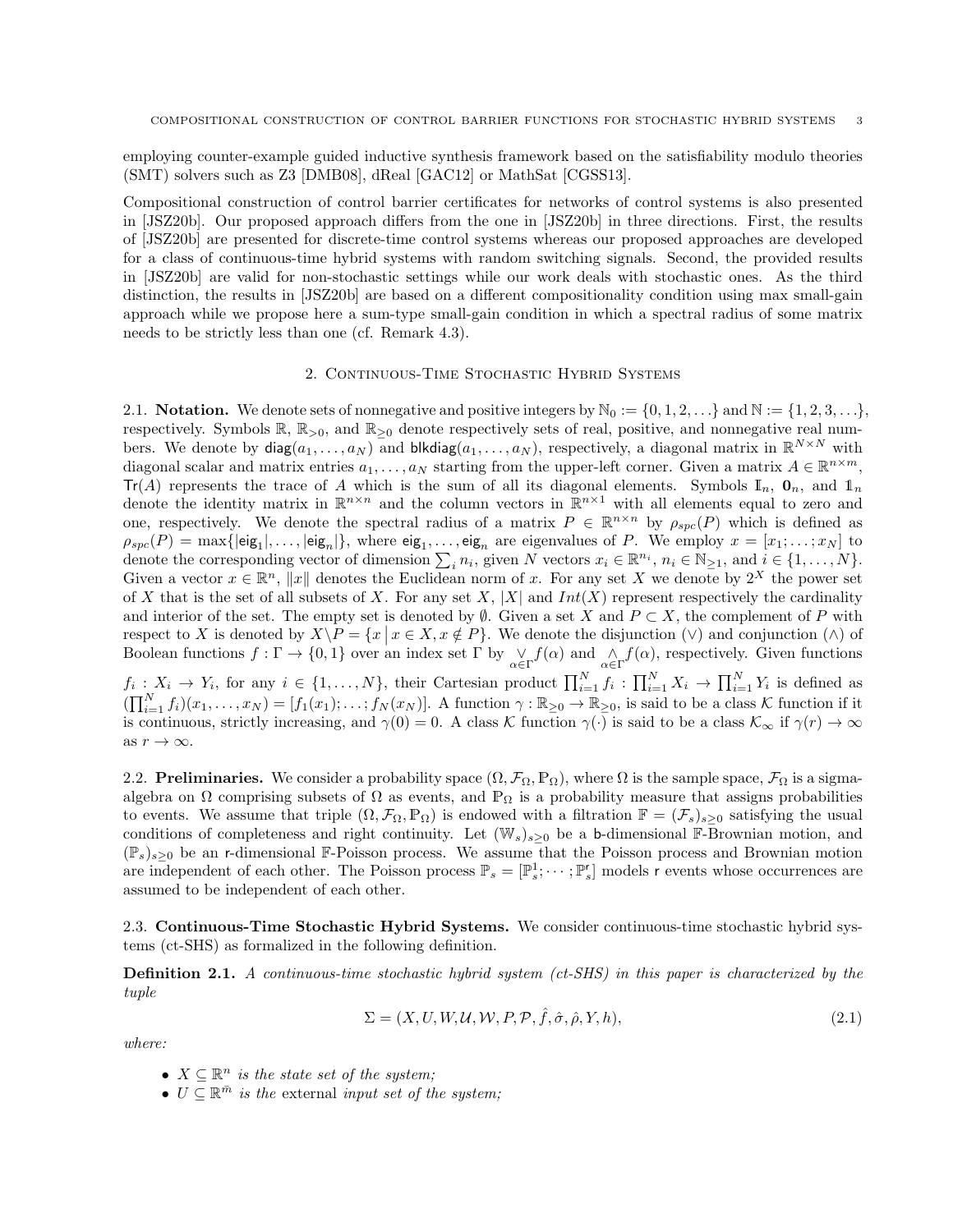- $W \subseteq \mathbb{R}^{\hat{p}}$  is the internal input set of the system;
- U and W are, respectively, subsets of sets of  $\mathbb{F}$ -progressively measurable processes (see [KS14] for more details) taking values in  $\mathbb{R}^{\bar{m}}$  and  $\mathbb{R}^{\hat{p}}$ ;
- $P = \{1, \ldots, m\}$  is a finite set of modes;
- P is a subset of  $\mathcal{S}(\mathbb{R}_{\geq 0}, P)$  which denotes the set of piecewise constant functions from  $\mathbb{R}_{\geq 0}$  to P, continuous from the right and with a finite number of discontinuities on every bounded interval of  $\mathbb{R}_{\geq 0}$ ;
- $\hat{f} = \{f_1, \ldots, f_m\}, \; \hat{\sigma} = \{\sigma_1, \ldots, \sigma_m\}, \; \text{and} \; \hat{\rho} = \{\rho_1, \ldots, \rho_m\} \; \text{are}, \; \text{respectively, collections of vector}$ fields, diffusion and reset terms indexed by p. For all  $p \in P$ , the vector field  $f_p: X \times U \times W \to X$ , and diffusion and reset terms  $\sigma_p : \mathbb{R}^n \to \mathbb{R}^{n \times b}$ ,  $\rho_p : \mathbb{R}^n \to \mathbb{R}^{n \times r}$  are assumed to be globally Lipschitz continuous;
- $Y \subseteq \mathbb{R}^{\bar{q}}$  is the output set of the system;
- $h: X \to Y$  is the output map.

A continuous-time stochastic hybrid system  $\Sigma$  satisfies

$$
\Sigma: \begin{cases} \mathsf{d}\xi(t) = f_{\mathbf{p}(t)}(\xi(t), \nu(t), w(t)) \mathsf{d}t + \sigma_{\mathbf{p}(t)}(\xi(t)) \mathsf{d}\mathbb{W}_t + \rho_{\mathbf{p}(t)}(\xi(t)) \mathsf{d}\mathbb{P}_t, \\ \zeta(t) = h(\xi(t)), \end{cases} \tag{2.2}
$$

P-almost surely (P-a.s.) for any  $\nu \in \mathcal{U}$ ,  $w \in \mathcal{W}$ , and switching signal  $\mathbf{p}(t) : \mathbb{R}_{\geq 0} \to P$ . For any  $p \in P$ , we use  $\Sigma_p$  to refer to system (2.2) with a constant switching signal  $p(t) = p$  for all  $t \in \mathbb{R}_{\geq 0}$ . We denote the solution process and output trajectory of  $\Sigma_p$  with, respectively, stochastic processes  $\xi^p : \overline{\Omega} \times \mathbb{R}_{\geq 0} \to X$  and  $\zeta^P : \Omega \times \mathbb{R}_{\geq 0} \to Y$ . We also employ  $\xi^p_{x_0 \nu w}(t)$  to denote the value of the solution process at time  $t \in \mathbb{R}_{\geq 0}$  under input trajectories  $\nu$  and  $w$ , and the switching signal p from an initial condition  $\xi_{x_0\nu w}^p(0) = x_0 \; \mathbb{P}$ -a.s., where  $x_0$ is a random variable that is  $\mathcal{F}_0$ -measurable. We also denote by  $\zeta_{x_0 \nu w}^p$  the *output trajectory* corresponding to the solution process  $\xi_{x_0\nu w}^p$ . Here, we assume that Poisson processes  $\mathbb{P}_{s}^{\bar{z}}$ , for any  $\bar{z} \in \{1, \ldots, r\}$ , have rates  $\bar{\lambda}_{\bar{z}}$ .

**Remark 2.2.** Note that the underlying dynamic considered in  $(2.2)$  is a class of stochastic hybrid systems in which drift and diffusion terms model the continuous part and the Poisson process models the discrete jump of the system. In particular, Brownian motions and Poisson processes introduce natively two different sources of uncertainty:  $(i)$  a continuous random walk throughout the state space that is governed by Brownian motions, and (ii) a discrete random jump with an exponential distribution that is modelled by Poisson processes. In order to study more general dynamical systems, we added Poisson processes to the underlying dynamics. The direct effect of Poisson processes can be seen in the last term of the infinitesimal generator in  $(3.5)$ .

Given the ct-SHS in (2.2) with  $p, p' \in P$ , the transition probability between modes at any time instant  $t \in \mathbb{R}_{\geq 0}$ is described using the following Markovian switching:

$$
\mathbb{P}\left\{(p,p'),t+\tilde{\delta}\right\} = \begin{cases} \tilde{\lambda}_{pp'}(\xi^{\mathbf{p}(t)}(t))\,\tilde{\delta}, & \text{if } p \neq p',\\ 1+\tilde{\lambda}_{pp}(\xi^{\mathbf{p}(t)}(t))\,\tilde{\delta}, & \text{if } p = p', \end{cases} \tag{2.3}
$$

where  $\tilde{\delta}$  is the time increment and  $\tilde{\lambda}_{pp'} : \mathbb{R}^n \to \mathbb{R}$  is a bounded and Lipschitz continuous function representing transition rates, and, for all  $x \in \mathbb{R}^n$ ,  $\tilde{\lambda}_{pp'}(x) \ge 0$  if  $p \ne p'$ , and  $\sum_{p' \in P} \tilde{\lambda}_{pp'}(x) = 0$  for all  $p \in P$ . The Markovian switching in (2.3) implies that the switching between different modes is governed by a continuous-time Markov chain (CTMC) [ASSB00].

**Remark 2.3.** Stochastic hybrid systems  $[BLE^+06, CL06]$ , studied in this work, have broad applications in real-life safety-critical systems such as biological networks  $[MPC^+17, HM09, ABB^+15]$ , communication networks [Hes04], power grids [SGS17, DMKFF18], health and epidemiology [OP15, NPP16], air traffic networks [GL04], and manufacturing systems [GAM93], to name a few.

Remark 2.4. In this work, we assume that the controller has access to switching modes, which is a standard assumption used in the relevant literature  $[DT+21]$ . In particular, it is supposed that there is a mode detection device which is capable of identifying the system mode in real time so that the controller can switch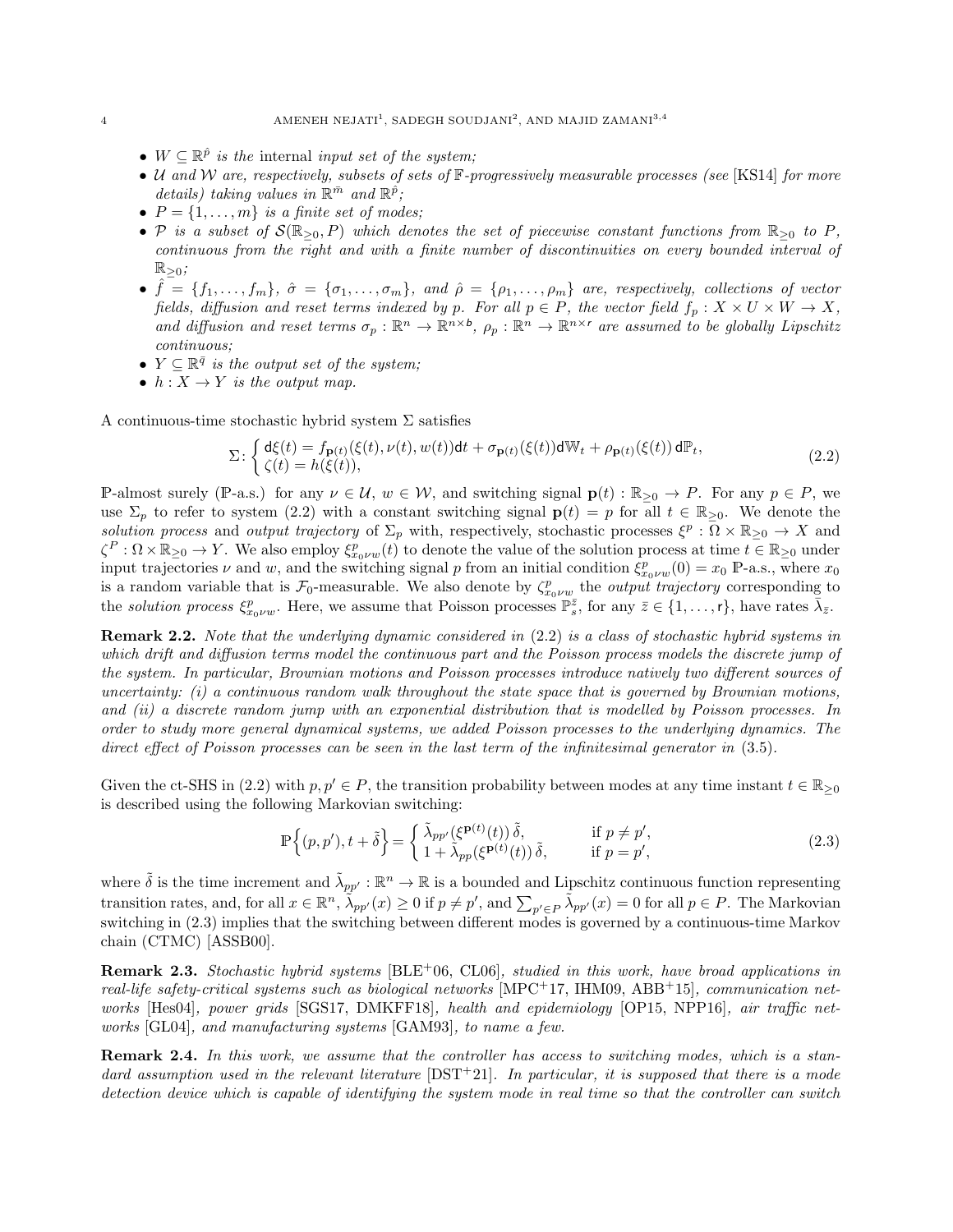to the matched mode. There are some results, in the context of stability analysis of stochastic switching systems [ZNS19, RX16], which also consider some delay while deploying the synthesized controllers. However, this issue is out of the scope of this work and we leave it to future works.

Since the main contribution of this work is to propose a compositional approach for the construction of control barrier functions, we are eventually interested in investigating interconnected systems without having internal inputs. In this case, the tuple (2.1) reduces to  $(X, U, \mathcal{U}, P, \mathcal{P}, \hat{f}, \hat{\sigma}, \hat{\rho})$  with  $f_p: X \times U \to X$ , and ct-SHS (2.2) can be re-written as

$$
\Sigma : \mathrm{d}\xi(t) = f_{\mathbf{p}(t)}(\xi(t), \nu(t)) \, \mathrm{d}t + \sigma_{\mathbf{p}(t)}(\xi(t)) \, \mathrm{d}\mathbb{W}_t + \rho_{\mathbf{p}(t)}(\xi(t)) \, \mathrm{d}\mathbb{P}_t.
$$

We denote by  $\mathbb{P}^{x_0}_{\nu}$  the probability measure on the trajectory of interconnected systems starting from the initial condition  $x_0$  under the external input  $\nu$ . Note that although we define ct-SHS in (2.2) with outputs, we assume the full-state information is available for interconnected systems (i.e., its output map is identity) for the sake of controller synthesis. In particular, the role of outputs in (2.2) is mainly for the sake of interconnecting systems. This will be explained in detail in Section 4. In the next sections, we propose an approach for the compositional construction of control barrier functions for interconnected ct-SHS. To achieve this, we define notions of control pseudo-barrier and barrier functions for ct-SHS and interconnected versions, respectively.

#### 3. Control Pseudo-Barrier and Barrier Functions

In this section, we first introduce a notion of control pseudo-barrier functions (CPBF) for ct-SHS with both internal and external inputs. We then define a notion of control barrier functions (CBF) for ct-SHS with only external inputs. We leverage the former notion to compositionally construct the latter one for interconnected systems. We then employ the latter notion to quantify upper bounds on the probability that the interconnected system reaches certain unsafe regions in a finite-time horizon via Theorem 3.8.

**Definition 3.1.** Consider a ct-SHS  $\Sigma_p$ , and sets  $X_0, X_u \subseteq X$  as initial and unsafe sets of the system, respectively. A twice differentiable function  $\mathcal{B}_p: X \to \mathbb{R}_{\geq 0}$  is called a control pseudo-barrier function (CPBF) for  $\Sigma_p$  if there exist  $\alpha_p, \kappa_p \in \mathcal{K}_{\infty}$ ,  $\rho_{\text{int}p} \in \mathcal{K}_{\infty} \cup \{0\}$ , and  $\gamma_p, \lambda_p, \psi_p \in \mathbb{R}_{\geq 0}$ , such that for all  $p \in P$ ,

$$
\mathcal{B}_p(x) \ge \alpha_p(\|h(x)\|^2), \qquad \forall x \in X,\tag{3.1}
$$

$$
\mathcal{B}_p(x) \le \gamma_p,\qquad \qquad \forall x \in X_0,\tag{3.2}
$$

$$
\mathcal{B}_p(x) \ge \lambda_p,\qquad \qquad \forall x \in X_u,\tag{3.3}
$$

and  $\forall x \in X$ ,  $\exists \nu \in U$ , such that  $\forall w \in W$ ,

$$
\mathcal{LB}_p(x) + \sum_{p'=1}^m \tilde{\lambda}_{pp'}(x) \mathcal{B}_{p'}(x) \le -\kappa_p(\mathcal{B}_p(x)) + \rho_{\text{int}p}(\|w\|^2) + \psi_p,\tag{3.4}
$$

where  $\mathcal{LB}_p$  is the infinitesimal generator of the stochastic process acting on the function  $\mathcal{B}_p$  [Oks13], as defined in the next definition.

**Definition 3.2.** Consider a ct-SHS  $\Sigma_p$ . The infinitesimal generator L of the process  $\xi^p(t)$  of  $\Sigma_p$  acting on the function  $\mathcal{B}_p : X \to R_{\geq 0}$  is defined as

$$
\mathcal{LB}_p(x) = \partial_x \mathcal{B}_p(x) f_p(x, \nu, w) + \frac{1}{2} \text{Tr}(\sigma_p(x) \sigma_p(x)^T \partial_{x,x} \mathcal{B}_p(x)) + \sum_{j=1}^r \bar{\lambda}_j (\mathcal{B}_p(x + \rho_p(x) \mathbf{e}_j' - \mathcal{B}_p(x)), \quad (3.5)
$$

where  $e'_{j}$  denotes an r-dimensional vector with 1 on the j-th entry and 0 elsewhere.

**Remark 3.3.** Note that the CPBF satisfying conditions  $(3.1)-(3.4)$  is not useful on its own to ensure the safety of the system. In particular, CPBF captures the role of internal inputs w via  $\rho_{\rm intr}$  in (3.4) as the effect of the interaction between subsystems in the interconnection topology and it is useful for the construction of CBF for the overall network. The safety of the overall network can then be verified only using the constructed CBF.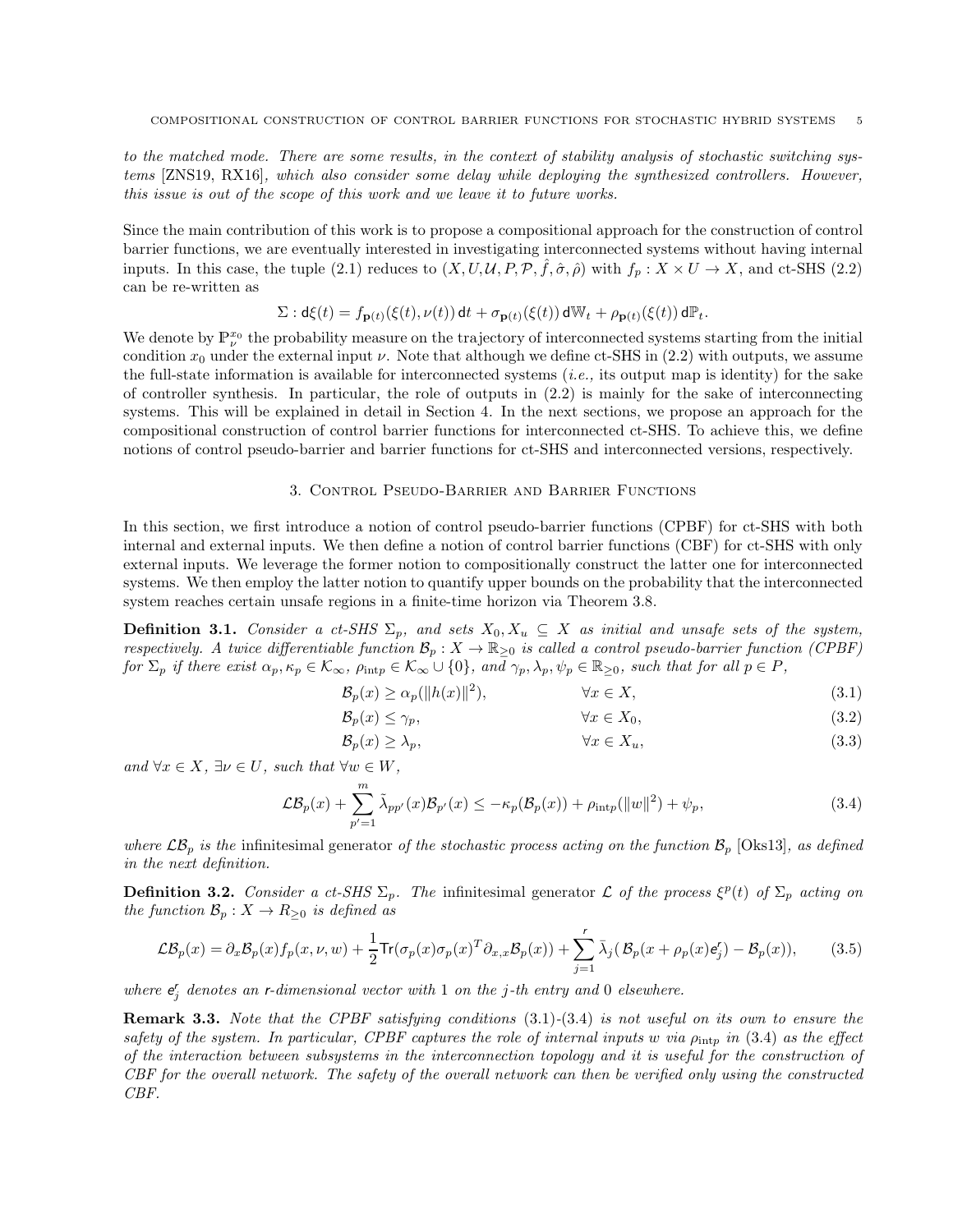**Remark 3.4.** Condition (3.1) is required for the satisfaction of small-gain type compositionality conditions in Section 4. Although we assume that the full-state information is available for interconnected systems, we define ct-SHS in (2.2) with outputs  $y = h(x)$ , using which we will introduce the interconnection constraint.

We now adapt the above notion to the interconnected ct-SHS without internal inputs by simply eliminating all terms related to w. This notion will be utilized in Theorem 3.8 for quantifying upper bounds on probabilities that systems without internal inputs  $(e.q.,$  interconnected stochastic systems) reach certain unsafe regions.

**Definition 3.5.** Consider the (interconnected) system  $\Sigma = (X, U, U, P, P, \hat{f}, \hat{\sigma}, \hat{\rho})$ , and  $X_0, X_u \subseteq X$  as, respectively, initial and unsafe sets of the interconnected system. A function  $\mathcal{B}: X \times P \to \mathbb{R}_{\geq 0}$ , that is twice differentiable with respect to x, is called a control barrier function (CBF) for  $\Sigma$  if, for all  $p \in P$ ,

$$
\mathcal{B}(x, p) \le \gamma, \qquad \forall x \in X_0,\tag{3.6}
$$

$$
\mathcal{B}(x, p) \ge \lambda, \qquad \forall x \in X_u, \tag{3.7}
$$

and  $\forall x \in X$ ,  $\exists \nu \in U$  such that

$$
\mathcal{LB}(x,p) + \sum_{p'=1}^{M} \tilde{\lambda}_{pp'}(x)\mathcal{B}(x,p') \le -\kappa(\mathcal{B}(x,p)) + \psi,
$$
\n(3.8)

for some  $\kappa \in \mathcal{K}_{\infty}$ ,  $\gamma, \lambda, \psi \in \mathbb{R}_{\geq 0}$ , with  $\lambda > \gamma$ , and  $M = \Pi_{i=1}^N m_i$ , where  $m_i$  is the number of modes for each subsystem  $\Sigma_i$  as in (2.1).

Remark 3.6. CBFs are Lyapunov-like functions defined over the state space of the system enforcing a set of inequalities on both the function itself (i.e., conditions  $(3.6)-(3.7)$ ) and the infinitesimal generator of the stochastic process along the flow (i.e., condition (3.8)). An appropriate level set of a barrier certificate (i.e.,  $\gamma$ here) separates an unsafe region (i.e.,  $X_u$  here) from all system trajectories starting from a given set of initial states (i.e.,  $X_0$  here) with some probability lower bound. Moreover, condition (3.8) ensures that the CBF is decaying up to a nonnegative constant  $\psi$ , which captures the magnitude of the stochasticity in the system.

**Remark 3.7.** One requires  $\gamma < \lambda$  to have a meaningful probabilistic bound using Theorem 3.8; however, we only need this condition for the CBF in Definition 3.5. One can readily verify that the probabilistic safety quarantee in Theorem 3.8 is improved by increasing the distance between  $\gamma$  and  $\lambda$ .

The next theorem shows the usefulness of CBF to quantify upper bounds on probabilities that (interconnected) systems reach certain unsafe regions.

**Theorem 3.8.** Let  $\Sigma = (X, U, U, P, P, \hat{f}, \hat{\sigma}, \hat{\rho})$  be an (interconnected) ct-SHS without internal inputs. Suppose  $\mathcal{B}(x,p)$  is a CBF for  $\Sigma$  as in Definition 3.5, and there exists a constant  $\hat{\kappa} \in \mathbb{R}_{>0}$  such that the function  $\kappa \in \mathcal{K}_{\infty}$ in (3.8) satisfies  $\kappa(s) \geq \hat{\kappa} s$ ,  $\forall s \in \mathbb{R}_{\geq 0}$ . Then the probability that the solution process of  $\Sigma$  starting from any initial state  $\xi^p(0) = x_0 \in X_0$  and any initial mode  $p_0$  reaches  $X_u$  under policy  $\nu(\cdot)$  within a time horizon  $[0, \mathcal{T}] \subseteq \mathbb{R}_{\geq 0}$  is formally quantified as

$$
\mathbb{P}^{x_0}_{\nu} \left\{ \xi^p(t) \in X_u \text{ for some } 0 \le t \le \mathcal{T} \mid \xi^p(0) = x_0, p_0 \right\} \le \delta,
$$
\n
$$
\delta := \begin{cases}\n1 - (1 - \frac{\gamma}{\lambda})e^{-\frac{\psi \mathcal{T}}{\lambda}}, & \text{if } \lambda \ge \frac{\psi}{\hat{\kappa}}, \\
\frac{\hat{\kappa}\gamma + (e^{\hat{\kappa}\mathcal{T}} - 1)\psi}{\hat{\kappa}\lambda e^{\hat{\kappa}\mathcal{T}}}, & \text{if } \lambda \le \frac{\psi}{\hat{\kappa}}.\n\end{cases}
$$
\n(3.9)

**Remark 3.9.** Note that since control barrier functions provide only sufficient conditions for synthesizing safety controllers and not necessary ones, the initial level-set of CBF, i.e.,  $\mathcal{B}(x,p) = \gamma$  which is mode-dependent here, is a subset of the maximal winning set. One can always maximize the volume of the initial level-set of CBF, potentially to be close to the maximal winning set, by increasing the degree of CBF but at the cost of having more computational complexity. Remark that due to having unbounded noises in the stochastic setting, the corresponding safety guarantee in Theorem 3.8 comes with some probability as opposed to deterministic setting where the safety is guaranteed for all realizations.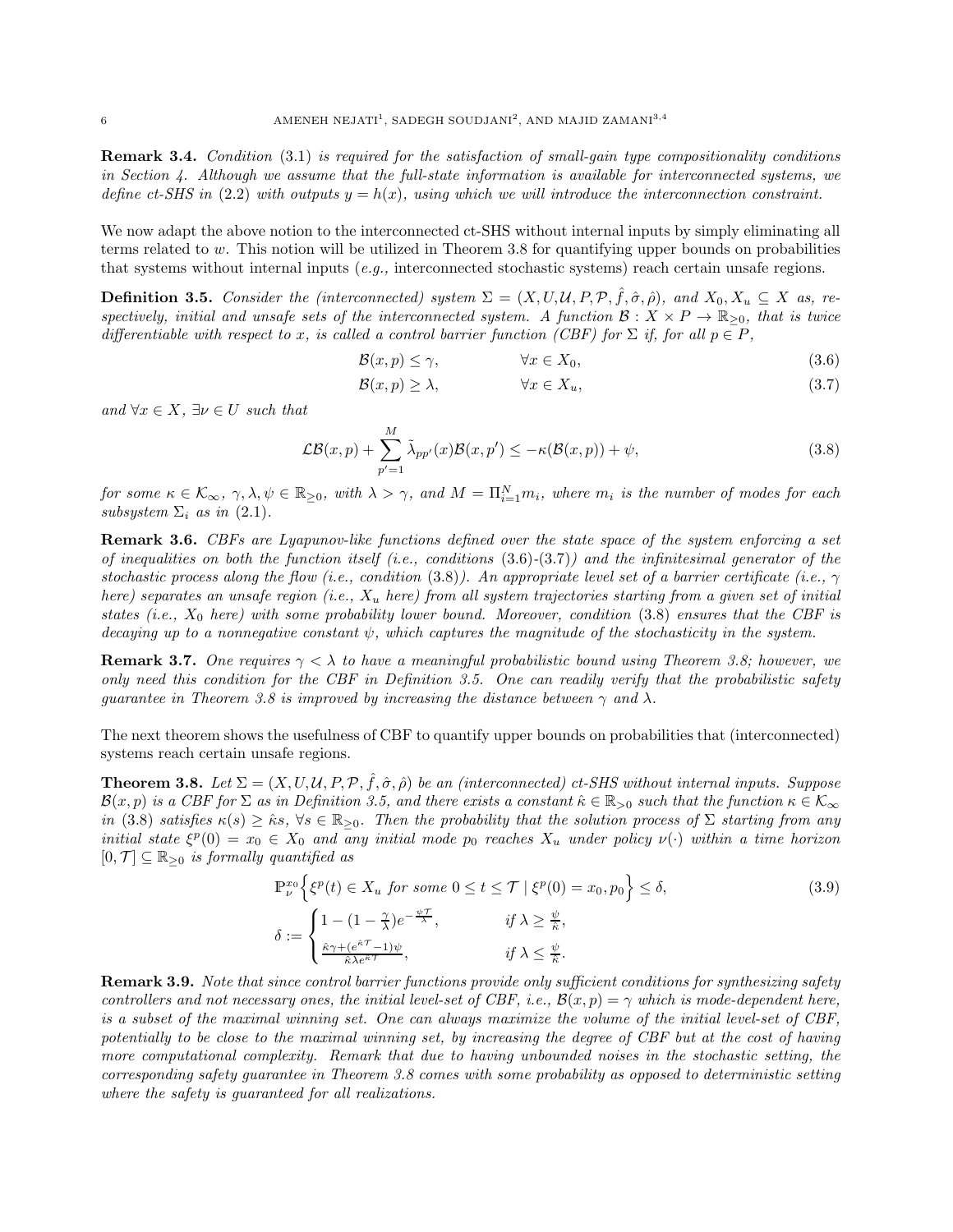The proposed results in Theorem 3.8 provide upper bounds on the probability that interconnected systems reach unsafe regions in *finite-time* horizons. We now generalize the proposed results to *infinite-time* horizon, as in the next corollary, provided that constant  $\psi = 0$ 

Corollary 3.10. Let  $\Sigma = (X, U, \mathcal{U}, P, \mathcal{P}, \hat{f}, \hat{\sigma}, \hat{\rho})$  be an interconnected ct-SHS without internal inputs. Suppose  $\mathcal{B}(x,p)$  is a CBF for  $\Sigma$  such that  $\psi = 0$  in (3.8). Then the probability that the solution process of  $\Sigma$  starting from any initial state  $\xi^p(0) = x_0 \in X_0$  and any initial mode  $p_0$  reaches  $X_u$  under policy  $\nu(\cdot)$  within a time horizon  $[0, \infty)$  is formally quantified as

$$
\mathbb{P}^{x_0}_\nu\Big\{\xi^p(t)\in X_u\text{ for some }0\le t<\infty\mid\xi^p(0)=x_0,p_0\Big\}\le \frac{\gamma}{\lambda}.
$$

The proof is similar to that of Theorem 3.8 by applying [Kus67, Theorem 12, Chapter II] and is omitted here.

**Remark 3.11.** Note that CBF  $\mathcal{B}(x, p)$  satisfying condition (3.8) with  $\psi = 0$  is non-negative supermartingale [Kus67, Chapter I]. Although the supermartingale property on B allows one to provide probabilistic guarantees for infinite-time horizons via Corollary 3.10, it is restrictive in the sense that a supermartingale CBF B may not generally exist [ST12]. Hence, we employ a more general c-martingale type condition in our work that does not require such an assumption at the cost of providing probabilistic guarantees only for finite-time horizons.

In the next section, we analyze networks of stochastic hybrid subsystems and show under some conditions one can construct CBF of an interconnected system using CPBF of subsystems.

### 4. Compositional Construction of CBF

In this section, we provide a compositional framework for the construction of control barrier functions for interconnected systems  $\Sigma$ . Suppose we are given N stochastic hybrid subsystems  $\Sigma_i = (X_i, U_i, W_i, \mathcal{U}_i, W_i, P_i, \hat{\mathcal{P}}_i, \hat{f}_i, \hat{f}_i, \hat{f}_i, \hat{f}_i, \hat{f}_i, \hat{f}_i, \hat{f}_i, \hat{f}_i, \hat{f}_i, \hat{f}_i, \hat{f}_i, \hat{f}_i, \hat{f}_i, \hat{f}_i, \hat{f}_i,$  $(\hat{\sigma}_i, \hat{\rho}_i, Y_i, h_i), i \in \{1, \ldots, N\}$ , where their internal inputs and outputs are partitioned as

$$
w_i = [w_{i1}; \dots; w_{i(i-1)}; w_{i(i+1)}; \dots; w_{iN}],
$$
  
\n
$$
y_i = [y_{i1}; \dots; y_{iN}],
$$
\n(4.1)

and their output spaces and functions are of the form

$$
Y_i = \prod_{j=1}^{N} Y_{ij}, \quad h_i(x_i) = [h_{i1}(x_i); \dots; h_{iN}(x_i)], \tag{4.2}
$$

with  $h_{ii}(x_i) = x_i$  (i.e., full-state information of subsystems is available). The outputs  $y_{ii} = x_i$  are interpreted as external ones, whereas the outputs  $y_{ij}$  with  $i \neq j$  are internal ones which are employed to interconnect these stochastic control subsystems. For the interconnection, if there is a connection from  $\Sigma_j$  to  $\Sigma_i$ , we assume that  $w_{ij}$  is equal to  $y_{ji}$ . Otherwise, we put the connecting output function identically zero, *i.e.*,  $h_{ji} \equiv 0$ . Now we define the interconnected stochastic hybrid system.

**Definition 4.1.** Consider  $N \in \mathbb{N}_{\geq 1}$  stochastic hybrid subsystems  $\Sigma_i = (X_i, U_i, W_i, U_i, W_i, P_i, \mathcal{P}_i, \hat{f}_i, \hat{\sigma}_i, \hat{\rho}_i, Y_i, h_i)$ ,  $i \in \{1,\ldots,N\}$ , with the input-output configuration as in (4.1) and (4.2). The interconnection of  $\Sigma_i$ ,  $\forall i \in$  $\{1,\ldots,N\}$ , is the interconnected stochastic hybrid system  $\Sigma = (X,U,\mathcal{U},P,\mathcal{P},\hat{f},\hat{\sigma},\hat{\rho})$ , denoted by  $\mathcal{I}(\Sigma_1,\ldots,\Sigma_N)$ ,  $\textit{such that } X := \prod_{i=1}^N X_i, \ U := \prod_{i=1}^N U_i, \ P := \prod_{i=1}^N P_i, \ \mathcal{P} := \prod_{i=1}^N \mathcal{P}_i, \ \hat{f} := \prod_{i=1}^N \hat{f}_i, \ \hat{\sigma} := \mathsf{blkdiag}(\hat{\sigma}_1(x_1), \dots, \hat{\sigma}_N(x_n))$  $\hat{\sigma}_N(x_N)),$  and  $\hat{\rho}:=\textsf{blkdiag}(\hat{\rho}_1(x_1),\ldots,\hat{\rho}_N(x_N)),$  subject to the following constraint:

$$
\forall i, j \in \{1, ..., N\}, i \neq j: \ w_{ji} = y_{ij}, \ Y_{ij} \subseteq W_{ji}.
$$
\n(4.3)

Assume that for  $\Sigma_{ip_i}, p_i \in \{1, \ldots, m_i\}, i \in \{1, \ldots, N\}$ , there exist CPBF  $\mathcal{B}_{ip_i}$  as defined in Definition 3.1 with functions  $\alpha_{ip_i}, \kappa_{ip_i} \in \mathcal{K}_{\infty}$ ,  $\rho_{\text{intip}_i} \in \mathcal{K}_{\infty} \cup \{0\}$ , and constants  $\gamma_{ip_i}, \lambda_{ip_i}, \psi_{ip_i} \in \mathbb{R}_{\geq 0}$ . In order to establish the main compositionality result of the paper, we raise the following small-gain type assumption.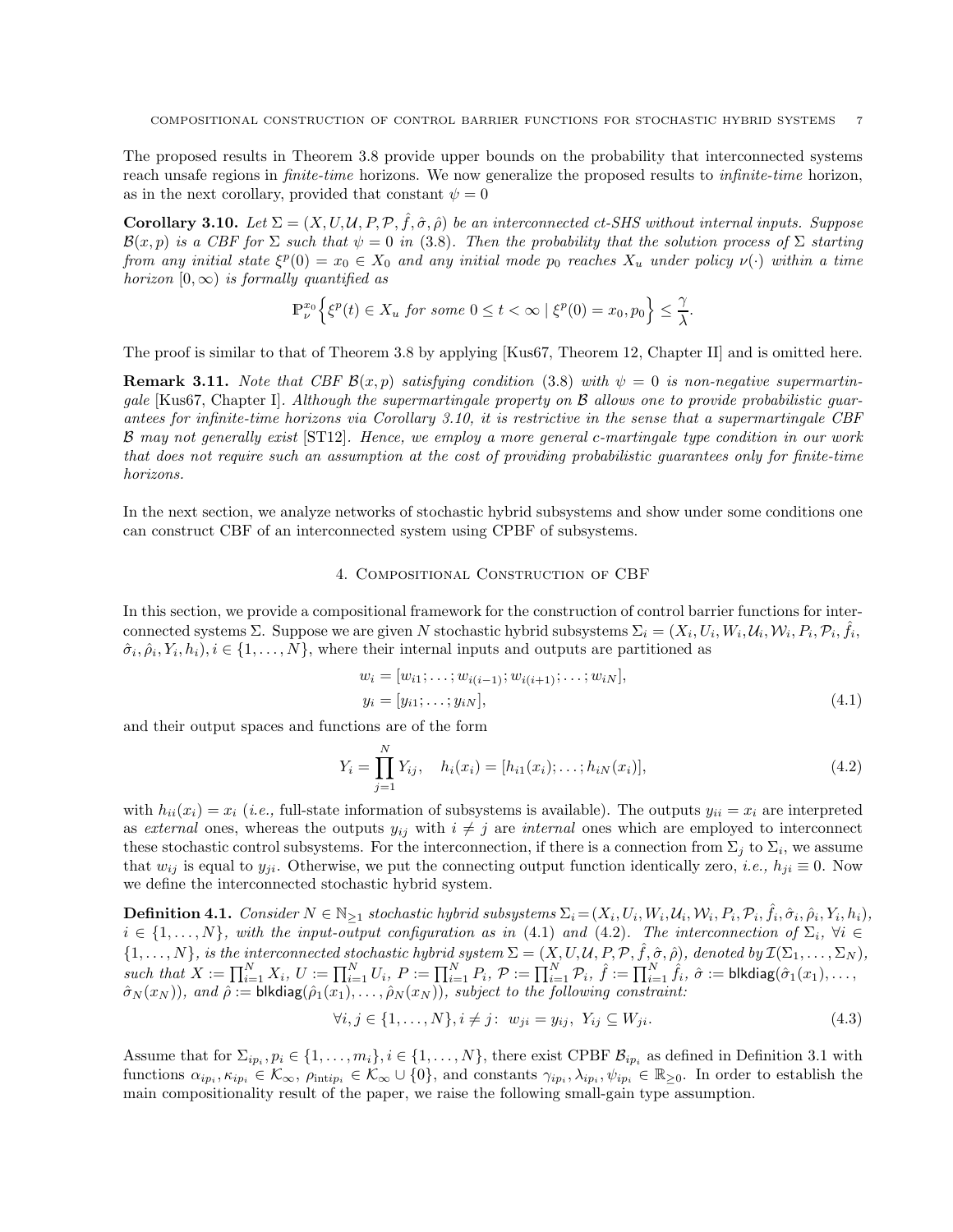**Assumption 1.** Assume that for any  $i, j \in \{1, \dots, N\}$ ,  $i \neq j$ , there exist  $\mathcal{K}_{\infty}$  functions  $\hat{\gamma}_i$  and constants  $\hat{\lambda}_{ip_i} \in \mathbb{R}_{>0}$  and  $\hat{\delta}_{ijp_j} \in \mathbb{R}_{\geq 0}$  such that for any  $s \in \mathbb{R}_{\geq 0}$ :

$$
\kappa_{ip_i}(s) \ge \hat{\lambda}_{ip_i} \hat{\gamma}_i(s),\tag{4.4}
$$

$$
h_{ji} \equiv 0 \implies \hat{\delta}_{ijp_j} = 0,\tag{4.5}
$$

$$
h_{ji} \neq 0 \implies \rho_{\text{int}_{ip_i}}((N-1)\alpha_{jp_j}^{-1}(s)) \leq \hat{\delta}_{ijp_j}\hat{\gamma}_j(s), \tag{4.6}
$$

where  $\alpha_{jp_j}$ ,  $\kappa_{ip_i}$ , and  $\rho_{\text{int}_{ip_i}}$ , represent the corresponding  $\mathcal{K}_{\infty}$  functions related to  $\mathcal{B}_{ip_i}$  appearing in Definition 3.1.

Before presenting the main compositionality theorem, we define  $\Lambda := \mathsf{diag}(\hat{\lambda}_1,\ldots,\hat{\lambda}_N)$  with  $\hat{\lambda}_i = \min_{p_i \in P_i} \{\hat{\lambda}_{ip_i}\},$  $\Delta := {\hat{\delta}_{ij}}$  with  $\hat{\delta}_{ij} = \max_{p_i \in P_i} {\{\delta_{ijp_i}\}}$  and  $\hat{\delta}_{ii} = 0, \forall i \in \{1, \cdots, N\}$ , and  $\Gamma(s) := [\hat{\gamma}_1(s_1); \ldots; \hat{\gamma}_N(s_N)],$  where  $s = [s_1; \ldots; s_N]$ . In the next theorem, we leverage the small-gain Assumption 1 to compute compositionally a control barrier function for the interconnected system  $\Sigma$  as in Definition 3.5.

**Theorem 4.2.** Consider the interconnected stochastic hybrid system  $\Sigma = \mathcal{I}(\Sigma_1, \dots, \Sigma_N)$  induced by  $N \in \mathbb{N}_{\geq 1}$ stochastic hybrid subsystems  $\Sigma_i$ . Suppose that each mode  $\Sigma_{ip_i}$  admits a CPBF  $\mathcal{B}_{ip_i}$  as defined in Definition 3.1 with initial and unsafe sets  $X_{0_i}$  and  $X_{u_i}$ , respectively. If Assumption 1 holds and there exists a vector  $\mu$  with  $\mu_i > 0, i \in \{1, ..., N\}, \text{ such that}$ 

$$
\mu^T(-\Lambda + \Delta) < 0,\tag{4.7}
$$

$$
\sum_{i=1}^{N} \mu_i \min_{p_i \in P_i} \{\lambda_{ip_i}\} > \sum_{i=1}^{N} \mu_i \max_{p_i \in P_i} \{\gamma_{ip_i}\},\tag{4.8}
$$

then

$$
\mathcal{B}(x,p) := \sum_{i=1}^{N} \mu_i \mathcal{B}_{ip_i}(x_i),\tag{4.9}
$$

with  $p = [p_1; \ldots; p_N], p_i \in \{1, \ldots, m_i\}$ , is a CBF for the interconnected system  $\Sigma = \mathcal{I}(\Sigma_1, \ldots, \Sigma_N)$  with the initial and unsafe set  $X_0 := \prod_{i=1}^N X_{0_i}$ ,  $X_u := \prod_{i=1}^N X_{u_i}$ , respectively.

The proof of Theorem 4.2 is provided in Appendix.

**Remark 4.3.** Assumption 1 is a well-established one in the relevant literature [IDW09, DIW11] studying the stability of large-scale interconnected systems via ISS Lyapunov functions of subsystems. We utilize this standard assumption to construct CBF of networks based on CPBF of their subsystems. The compositionality condition  $\mu^T(-\Lambda + \Delta) < 0$ , constructed from the parameters in Assumption 4.2, is automatically satisfied if the spectral radius of  $\Lambda^{-1}\Delta$  is strictly less than one [DIW11], denoted by  $\rho_{spc}(\Lambda^{-1}\Delta) < 1$ , which is easy to check. If  $\Delta$  is irreducible,  $\mu$  can be chosen as the left eigenvector of  $-\Lambda + \Delta$  corresponding to the largest eigenvalue, which is real and negative by the Perron-Frobenius theorem [Axe94].

**Remark 4.4.** Note that  $\hat{\lambda}_{ip_i}$  and  $\hat{\delta}_{ijp_j}$  in Assumption 1 are used to capture, respectively, the gains of each  $i$ ndividual subsystem and its interaction with other subsystems in the interconnection topology, i.e.,  $\kappa_{ip_i},\rho_{\text{int}_{i_{p_i}}}$ . Those  $\hat{\lambda}_{ip_i}$  and  $\hat{\delta}_{ijp_j}$  satisfying conditions (4.4),(4.6) are then utilized for the construction of  $\Lambda$  and  $\Delta$ , and accordingly, establishing the compositionality condition  $\rho_{spc}(\Lambda^{-1}\Delta) < 1$ . On the downside, the small-gain type requirements inherently condition the spectral radius of the interconnection matrix which, in general, depends on the size of the graph and can be violated as the number of subsystems grows [DK04], [ZA18, Remark 6.1].

### 5. Logic Specifications Expressed as DFA

In this work, we deal with the class of specifications expressed by the accepting language of deterministic finite automata (DFA), as formalized in the following definition.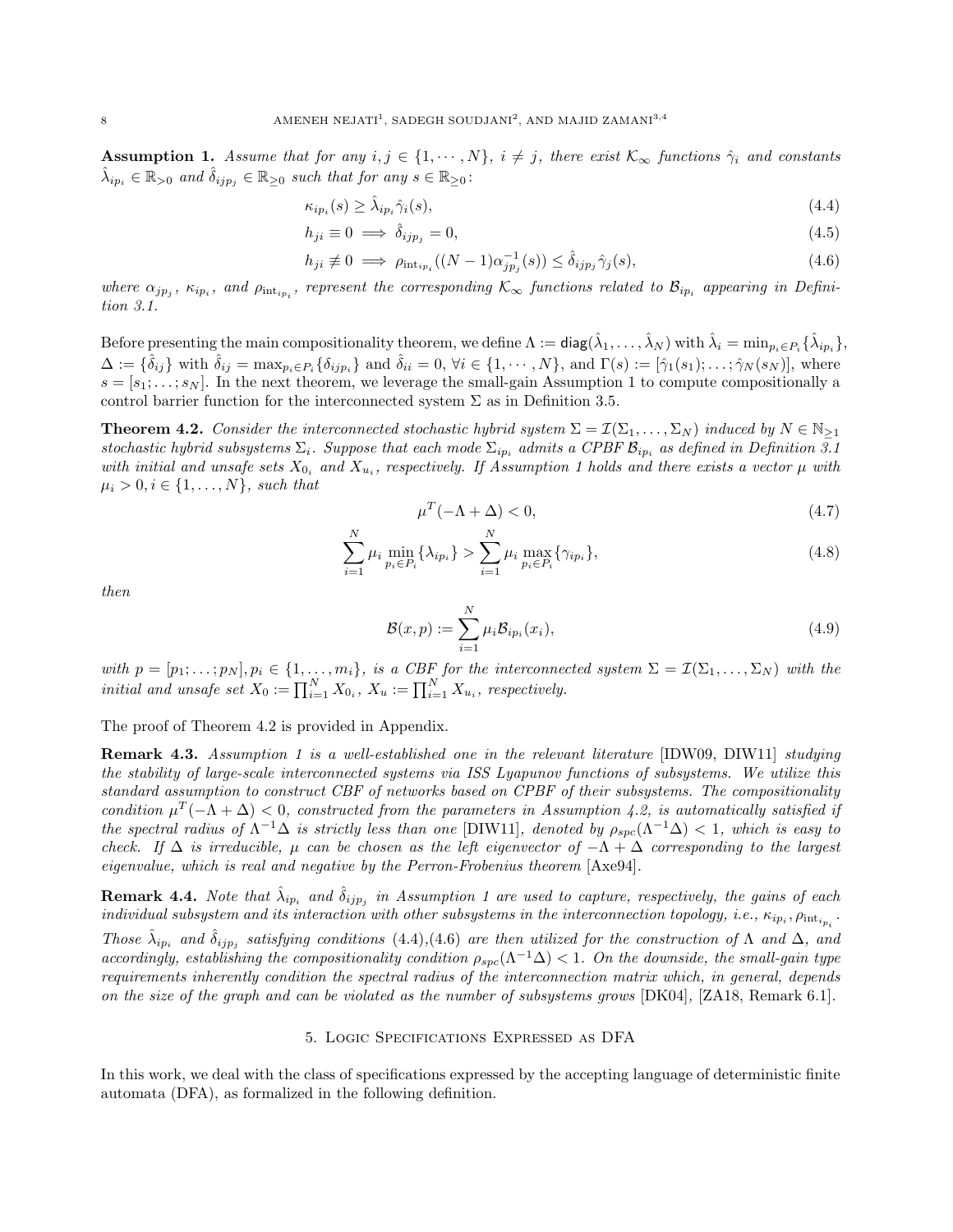**Definition 5.1.** A deterministic finite automaton (DFA) is a tuple  $\mathcal{A} = \{Q_\ell, q_0, \Sigma_a, F_a, t\}$ , where  $Q_\ell$  is a finite set of locations,  $q_0 \subseteq Q_\ell$  is the initial location,  $\Sigma_a$  is a finite set (a.k.a., alphabet),  $F_a \subseteq Q_\ell$  is a finite set of accepting locations, and  $t: Q_{\ell} \times \Sigma_a \to Q_{\ell}$  is a transition function.

We denote the set of states in the DFA that can be reached from q in the presence of input symbol  $\bar{\sigma}$  by  $t(q, \bar{\sigma})$ . A finite word  $(a.k.a., \text{ trace}) (\bar{\sigma}_0, \bar{\sigma}_1, \ldots, \bar{\sigma}_{k-1}) \in \Sigma_a^k$  is accepted by the DFA if there exists a finite state run  $\mathsf{q} = (q_0, q_1, \ldots, q_k) \in Q_{\ell}^{k+1}$  such that  $q_0 \in Q_0$ ,  $q_{i+1} = \mathsf{t}(q_i, \bar{\sigma}_i)$  for all  $0 \leq i \leq k$  and  $q_k \in F_a$ . Accordingly, we denote the set of all finite words accepted by  $A$ , *i.e.*, the language accepted by the DFA  $A$ , by  $\mathbb{L}(A)$ . We also denote the set of all successor states of a state  $q \in Q_{\ell}$  by  $\Delta(q)$ . The complement of a DFA is as a DFA by simply interchanging accepting and non-accepting states [BK08].

In this work, we study specifications represented by accepting languages of DFA  $\mathcal A$  with symbols defined over a set of atomic propositions  $AP$ , *i.e.*,  $\Sigma_a = 2^{AP}$ . Without loss of generality, we work in this paper directly with the set of atomic propositions  $AP$  instead of its power set  $2^{AP}$ , *i.e.*,  $\Sigma_a = AP$ . We are interested in LTL specifications in *finite time horizons*, in which the logic operators used in the definition of LTL will also come with a bound on the time horizon (cf. the case study).

We now define how solution processes of the interconnected ct-SHS  $\Sigma$  over a finite-time horizon  $\mathcal T$  are related to specifications given by the accepting language of DFA A via a measurable labeling function  $\mathsf{L}: X \to \mathcal{AP}$ .

**Definition 5.2.** Consider an interconnected ct-SHS  $\Sigma = (X, U, \mathcal{U}, P, \mathcal{P}, \hat{f}, \hat{\sigma}, \hat{\rho})$  and a specification expressed by DFA  $A = \{Q_\ell, q_0, \Sigma_a, F_a, t\}$ . Let  $L : X \to AP$  be a measurable labeling function. A finite sequence  $\bar{\sigma}_{\xi} = (\bar{\sigma}_0, \bar{\sigma}_1, \ldots, \bar{\sigma}_{k-1}) \in \mathcal{AP}^k$  is a finite trace of the solution process  $\xi_{a\varrho}$  under the control policy  $\varrho$  over a finite-time horizon  $[0, \mathcal{T}] \subseteq R_{\geq 0}$  if there exists an associated time sequence  $t_0, t_1, \ldots, t_{k-1}$  such that  $t_0 = 0$ ,  $t_k = \mathcal{T}$ , and for all  $j \in (0, 1, \ldots, k-1)$ ,  $t_j \in R_{\geq 0}$ , the following conditions hold:

- $t_j < t_{j+1}$
- $\xi(t_j) \in \mathsf{L}^{-1}(\bar{\sigma}_j)$
- If  $\bar{\sigma}_j \neq \bar{\sigma}_{j+1}$ , then for some  $t'_j \in [t_j, t_{j+1}],$

$$
\xi(t) \in \begin{cases} \mathsf{L}^{-1}(\bar{\sigma}_j), & \forall t \in (t_j, t'_j), \\ \mathsf{L}^{-1}(\bar{\sigma}_{j+1}), & \forall t \in (t'_j, t_{j+1}). \end{cases}
$$

In other words,

$$
\xi(t'_j) \in \mathsf{L}^{-1}(\bar{\sigma}_j) \text{ or } \mathsf{L}^{-1}(\bar{\sigma}_{j+1}).
$$

We now define the probability of satisfaction under which solution processes of the interconnected system  $\Sigma$ over a finite-time horizon  $\mathcal T$  fulfill a specification expressed by DFA  $\mathcal A$ .

**Definition 5.3.** Consider an interconnected ct-SHS  $\Sigma = (X, U, U, P, P, \hat{f}, \hat{\sigma}, \hat{\rho})$ , a specification given by the accepting language of DFA  $\mathcal{A} = \{Q_\ell, q_0, \Sigma_a, F_a, t\}$ , and a labeling function  $\mathsf{L}: X \to \mathcal{AP}$ . Then,  $\mathbb{P}^{x_0}_{\varrho} \{\bar{\sigma}_{\xi} \models \mathcal{A}\}$ denotes the probability that solution processes  $\xi_{a\varrho}$  under the control policy  $\varrho$  with initial condition  $\xi(0) = x_0$ satisfy the specification expressed by  $A$  over the finite-time horizon  $T$ .

**Remark 5.4.** Note that the set of atomic propositions  $AP = {\bar{p}_0, \bar{p}_1, \ldots, \bar{p}_z}$  and the labeling function L:  $X \to \mathcal{AP}$  provide a measurable partition of the state set  $X = \cup_{i=1}^z X_i$  as  $X_i := \mathsf{L}^{-1}(\bar{p}_i)$ . Without loss of generality, we assume that  $X_i \neq \emptyset$  for any i, since all the atomic propositions  $\bar{p}_i$  with  $\mathsf{L}^{-1}(\bar{p}_i) = \emptyset$  can be replaced by  $(\neg \text{true})$  without affecting the probability of satisfaction.

Now we state the main problem that we aim to address in this section.

**Problem 5.5.** Consider an interconnected ct-SHS  $\Sigma$ , a specification expressed by the accepting language of DFA A and a labeling function L. Compute a control policy  $\rho$  such that  $\mathbb{P}_{\varrho}^{x_0} \{\bar{\sigma}_{\xi} \models A\} \geq \bar{\delta}, \bar{\delta} \in [0,1],$  for all  $x_0 \in X_0$ .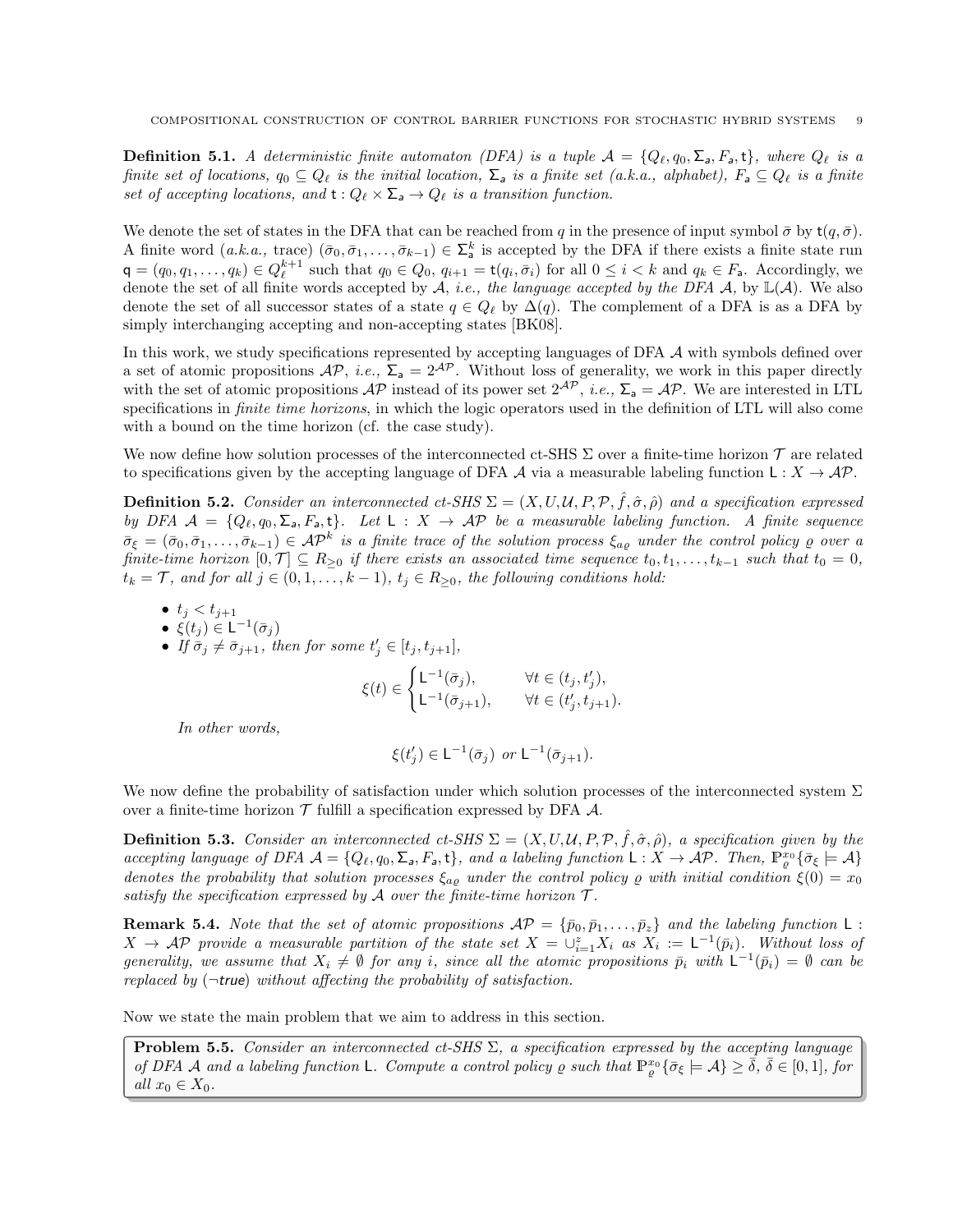**Remark 5.6.** Note that the proposed approach here based on control barrier functions may not be able to find a suitable controller satisfying the desired specification even though there may exist one. In fact, barrier functions provide only sufficient conditions for synthesizing controllers and not the necessary ones.

To find a solution to Problem 5.5, we compute a control policy that guarantees  $\mathbb{P}_{\varrho}^{x_0} \{\bar{\sigma}_{\xi} \models \mathcal{A}^c\} \leq \delta$  for all  $x_0 \in L^{-1}(\bar{p}_i)$  and some  $i \in \{1, 2, ..., z\}$ , where  $\mathcal{A}^c = \{Q_\ell, q_0, \Sigma_a, \bar{F}_a, \mathsf{t}\}\$ is a DFA which is the complement of DFA A with  $\bar{F}_a = Q_\ell \backslash F_a$ . Then the lower bound  $\bar{\delta}$  for the same control policy can be obviously achieved by  $\delta$  = 1− $\delta$ . Here, we propose our solution to Problem 5.5 by providing a method to decompose the complement of given specification into simple reachability problems. The main target now is to find a suitable CBF as in Definition 3.5 together with a controller for the interconnected ct-SHS for simpler reachability tasks. However, finding a CBF for large-scale complex systems can be computationally intractable. Consequently, we first search for CPBF and the controller for each subsystem and then leverage compositionality results of Theorem 4.2 to acquire the overall CBF and the controller for the given interconnected system for each reachability task. We eventually combine the probabilities of different reachability problems in order to acquire an overall lower bound on the probability under which solution processes of the system satisfy the overall specification.

5.1. Sequential Reachability Decomposition. In this subsection, we describe sequential reachability decomposition using which a complex specification expressed by DFA can be decomposed into simple reachability tasks. We follow a similar approach as the one proposed in [JSZ20a, Section 4] but for networks of continuoustime stochastic systems.

For a DFA  $A$  representing the property of interest, we first construct a complement DFA  $A<sup>c</sup>$ , whose language contains all finite words not included in  $\mathbb{L}(\mathcal{A})$ . We then specify all accepting state runs of  $\mathcal{A}^c$  and denote the set of all finite accepting state runs excluding self-loops by  $R$ . The accepting state runs are then partitioned to sets of sequential state runs of length 3, where each of them describes a reachability task.

Let  $|q| = k + 1$  be the length of the accepting state run and R be the set of all finite accepting state runs excluding self-loops, where

$$
\mathcal{R} := \{ \mathsf{q} = (q_0, q_1, \dots, q_k) \in Q_{\ell}^{k+1} \middle| q_k \in \bar{F}_\mathsf{a}, q_i \neq q_{i+1}, \forall i < k \}.
$$

Note that computation of  $\mathcal R$  can be efficiently performed by considering the DFA  $\mathcal A^c$  as a directed graph  $\mathcal{D} = (\mathcal{V}, \mathcal{E})$ , where  $\mathcal{V} = Q_{\ell}$  and  $\mathcal{E} \subseteq \mathcal{V} \times \mathcal{V}$  are vertices and edges, respectively, such that  $(q, q') \in \mathcal{E}$  if and only if  $q' \neq q$  and there exists  $\bar{p} \in \mathcal{AP}$  such that  $t(q, \bar{p}) = q'$ . For any  $(q, q') \in \mathcal{E}$ , the atomic proposition corresponding to the edge  $(q, q')$  is denoted by  $\bar{\sigma}(q, q')$ . It can be readily verified that a finite path starting at a vertex  $q_0$  and terminating at a vertex that  $q_k \in \bar{F}_a$  is an accepting state run q of  $\mathcal{A}^c$  without any self-loop belonging to  $\mathcal R$ . Then one can readily compute  $\mathcal R$  by employing available algorithms for the graph theory such as variants of depth first search algorithm [RN02].

For each  $\bar{p} \in \mathcal{AP}$ , we define a set  $\mathcal{R}^{\bar{p}}$  as

$$
\mathcal{R}^{\bar{p}} := \{ \mathsf{q} = (q_0, q_1, \ldots, q_k) \in \mathcal{R} \mid \bar{\sigma}(q_0, q_1) = \bar{p} \in \mathcal{AP} \}.
$$

We now utilize the definition of  $\mathcal{P}^{\bar{p}}(\mathsf{q})$  as

$$
\mathcal{P}^{\bar{p}}(\mathsf{q}) := \{ (q_i, q_{i+1}, q_{i+2}) \, \big| \, 0 \leq i \leq k-2 \},
$$

which is the set of state runs of length 3, to characterize our problem as a multiple of reachability problems. We accordingly denote the set of all reachability elements arising from different accepting state run sequences by  $\mathcal{P}(\mathcal{A}^c) = \bigcup_{\bar{p} \in \mathcal{AP}} \bigcup_{\mathsf{q} \in \mathcal{R}^{\bar{p}}} \mathcal{P}^{\bar{p}}(\mathsf{q})$ . Computation of CBF is performed for each individual reachability problem that is obtained from the elements of  $\mathcal{P}(\mathcal{A}^c)$ .

To give the reader more insight on the sequential reachability decomposition, we present the following running example.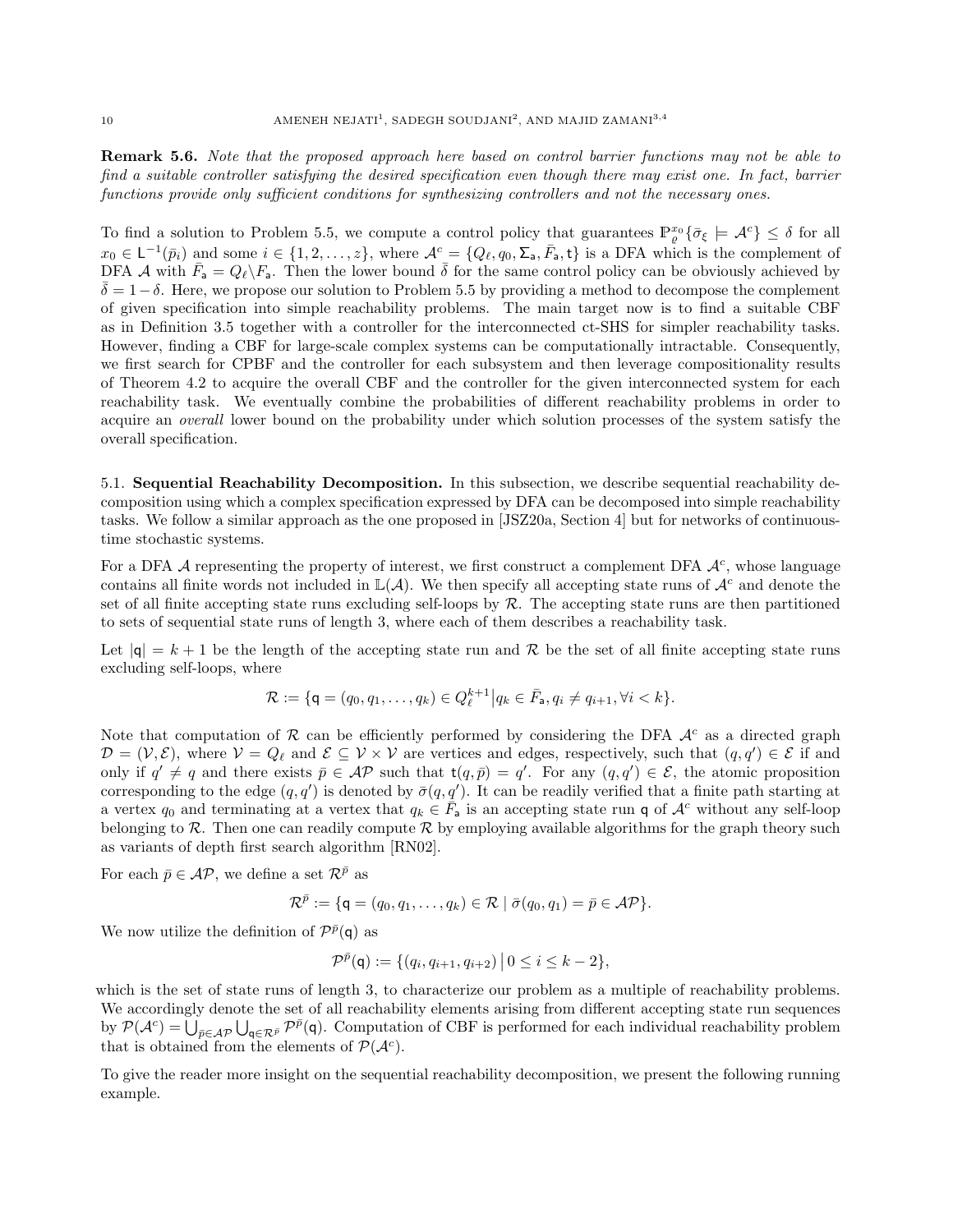

FIGURE 1. DFA  $\mathcal{A}^c$  in running example.

**Running Example.** Consider the DFA  $\mathcal{A}^c$  in Figure 1 in which  $\mathcal{AP} = {\bar{p}_0, \bar{p}_1, \bar{p}_2, \bar{p}_3}$  and  $\bar{F}_a = {q_3}$ . The set of accepting state runs without self-loops is presented as

 $\mathcal{R} = \{(q_0, q_1, q_2, q_3), (q_0, q_1, q_5, q_3), (q_0, q_4, q_5, q_3), (q_0, q_4, q_3), (q_0, q_3)\}.$ 

The sets  $\mathcal R$  for each  $\bar{p} \in \mathcal{AP}$  are defined as:

$$
\mathcal{R}^{\bar{p}_0} = \{ (q_0, q_1, q_2, q_3), (q_0, q_1, q_5, q_3) \}, \quad \mathcal{R}^{\bar{p}_1} = \{ (q_0, q_3) \}
$$
  

$$
\mathcal{R}^{\bar{p}_2} = \{ (q_0, q_4, q_5, q_3), (q_0, q_4, q_3) \}, \qquad \mathcal{R}^{\bar{p}_3} = \{ (q_0, q_3) \}.
$$

To decompose our complex specification into sequential reachabilities, we consider any  $q \in \mathcal{R}^{\bar{p}}$  and then define  $\mathcal{P}^{\bar{p}}(\mathsf{q})$  as a set of all state runs of length 3 as:

$$
\mathcal{P}^{\bar{p}_0}(q_0, q_1, q_2, q_3) = \{(q_0, q_1, q_2), (q_1, q_2, q_3)\},
$$
  
\n
$$
\mathcal{P}^{\bar{p}_0}(q_0, q_1, q_5, q_3) = \{(q_0, q_1, q_5), (q_1, q_5, q_3)\},
$$
  
\n
$$
\mathcal{P}^{\bar{p}_2}(q_0, q_4, q_5, q_3) = \{(q_0, q_4, q_5), (q_4, q_5, q_3)\},
$$
  
\n
$$
\mathcal{P}^{\bar{p}_2}(q_0, q_4, q_3) = \{(q_0, q_4, q_3)\},
$$
  
\n
$$
\mathcal{P}^{\bar{p}_1}(q_0, q_3) = \mathcal{P}^{\bar{p}_3}(q_0, q_3) = \emptyset.
$$

For every  $q \in \mathcal{R}^{\bar{p}}$ , the corresponding finite words  $\bar{\sigma}(q)$  are given by

$$
\bar{\sigma}(q_0, q_3) = \{ (\bar{p}_1 \vee \bar{p}_3) \}, \ \bar{\sigma}(q_0, q_4, q_3) = \{ (\bar{p}_2, \bar{p}_3) \}, \n\bar{\sigma}(q_0, q_1, q_2, q_3) = \{ (\bar{p}_0, \bar{p}_1, \bar{p}_2) \}, \n\bar{\sigma}(q_0, q_1, q_5, q_3) = \{ (\bar{p}_0, \bar{p}_2, \bar{p}_1) \}, \n\bar{\sigma}(q_0, q_4, q_5, q_3) = \{ (\bar{p}_2, \bar{p}_0, \bar{p}_1) \}.
$$

The following lemma, as a consequence of Theorem 3.8, provides the construction of CBF and its corresponding controller from the elements of  $\mathcal{P}^{\bar{p}}(\mathsf{q})$  constructed from the DFA  $\mathcal{A}^c$ .

**Lemma 5.7.** Consider  $(q, q', q'') \in \mathcal{P}^{\bar{p}}(q)$  for every  $\bar{p} \in \mathcal{AP}$  and  $q \in \mathcal{R}^{\bar{p}}$ . The probability that the solution process of ct-SHS  $\Sigma$  starting from any initial state  $a \in X_0 = L^{-1}(\bar{\sigma}(q,q'))$  under the control policy  $\varrho$  reaches  $X_u = \mathsf{L}^{-1}(\bar{\sigma}(q', q''))$  in a finite-time horizon  $\mathcal T$  is upper-bounded by  $\delta$  as in (3.9), provided that there exists a  $CBF$  and a control policy  $\rho$  such that conditions  $(3.6)-(3.8)$  hold.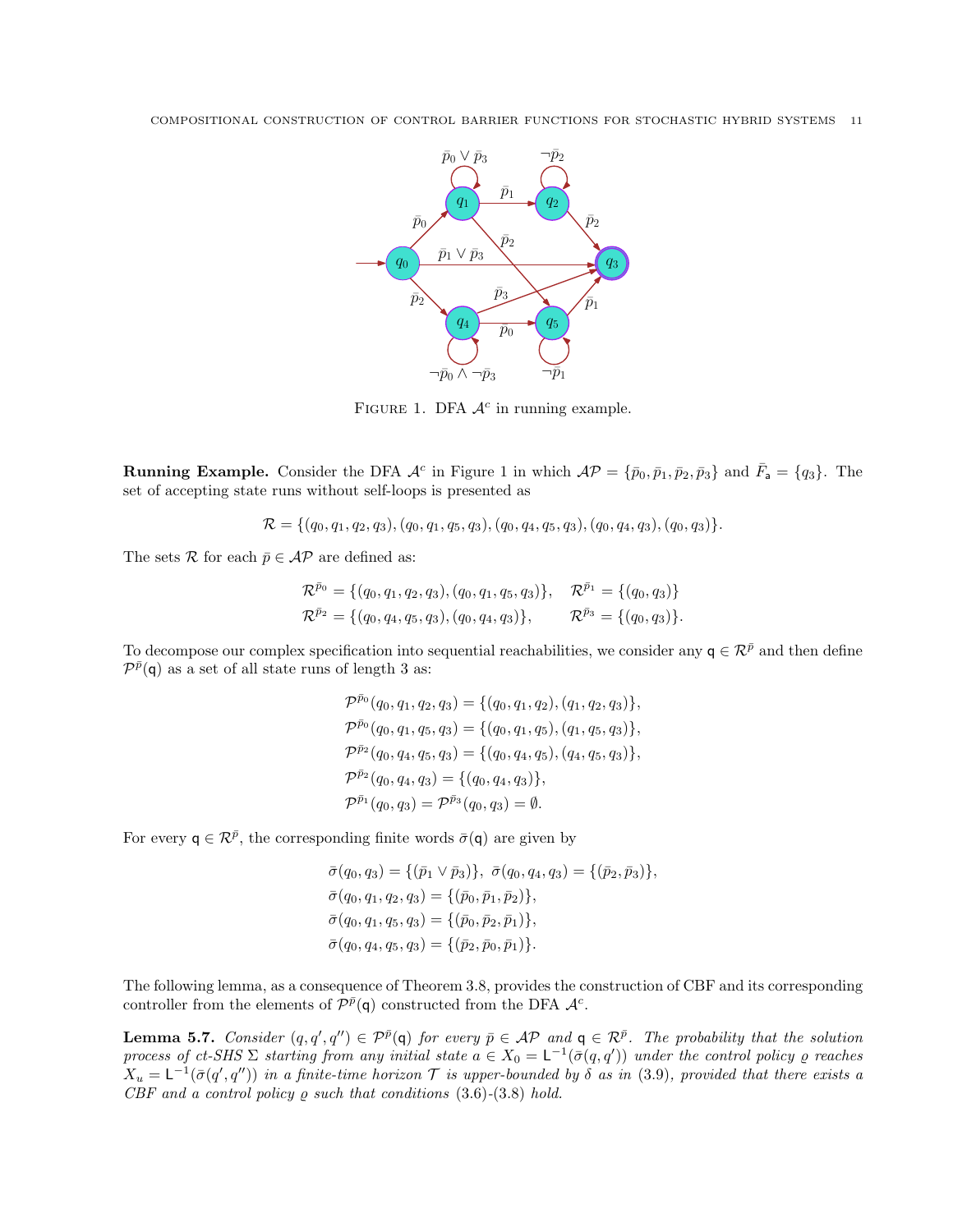### 6. CONTROL POLICY

In this section, we follow a similar approach as the one proposed in [JSZ20a, Section 5.1] by combining controllers for reachability tasks to compute a hybrid controller enforcing the overall property.

In our proposed controller synthesis scheme, one needs to compute a CBF and a suitable controller for each element of  $\mathcal{P}(\mathcal{A}^c)$ . Since there may exist two outgoing transitions from a state of the automaton, one should deal with two different controllers which may cause ambiguity while applying them in the closed loop. To tackle this problem, we combine the two reachability problems into one by replacing  $X_u$  in Lemma 5.7 with the union of regions corresponding to the alphabets presenting all the outgoing edges. This technique leads to a common CBF and its corresponding controller for different reachability elements in the same partition set.

We partition  $\mathcal{P}(\mathcal{A}^c)$  and combine the reachability elements with the same CBF and controller as follows:

$$
\bar{\gamma}_{(q,q',\Delta(q'))} := \{ (q,q',q'') \in \mathcal{P}(\mathcal{A}^c) \mid q,q',q'' \in Q_{\ell}, q'' \in \Delta(q') \}.
$$

We denote the corresponding CBF and controller to each partition set  $\bar{\gamma}_{(q,q',\Delta(q'))}$  by respectively  $\mathcal{B}_{\bar{\gamma}_{(q,q',\Delta(q'))}}(x)$ and  $\nu_{\bar{\gamma}_{(q,q',\Delta(q'))}}$ . In order to interpret a switching control mechanism, we first define a DFA  $\mathcal{A}_{s}$ , which includes the switching mechanism as the following definition.

**Definition 6.1.** Consider the DFA  $A^c = \{Q_\ell, q_0, \Sigma_a, \bar{F}_a, t\}$  with  $\bar{F}_a = Q_\ell \setminus F_a$ . The corresponding DFA for  $s with a mechanism is defined as \mathcal{A}_s = \{Q_{\ell_s}, q_{0_s}, \Sigma_{a_s}, F_{a_s}, t_s\} where \ Q_{\ell_s} := q_{0_s} \cup \{(q, q', \Delta(q')) | q, q' \in Q_{\ell} \setminus \overline{F}_a\} \cup \{Q_{\ell_s}, \overline{Q}_{\ell_s}, \overline{Q}_{\ell_s}, \overline{Q}_{\ell_s}, \overline{Q}_{\ell_s}, \overline{Q}_{\ell_s}, \overline{Q}_{\ell_s}, \overline{Q}_{\ell_s}, \overline{Q}_{\ell_s}, \overline{Q}_{\ell_s}, \overline{Q}_{\ell_s}, \overline{Q}_{\ell_s}, \overline{Q}_{\$  $\overline{F}_a$  is a finite set of locations,  $q_{0_s} := \{(q, \Delta(q)) | q = q_0\}$  is a finite set of initial locations,  $\Sigma_{a_s} = \Sigma_a$  is a finite set as the alphabet for switching mechanism, and  $F_{a} = \bar{F}_{a}$  is a finite set of accepting locations. Moreover, the transition function  $t_s$  is defined as

•  $\forall q_s = (q, \Delta(q)) \in q_{0_s},$  $\mathsf{t}_{\mathsf{s}}((q, \Delta(q)), \bar{\sigma}_{(q,q')}) = (q, q', \Delta(q'))$  where  $q' \in \Delta(q)$ , •  $\forall q_s = (q, q', \Delta(q')) \in Q_{\ell_s} \backslash (q_{0_s} \cup \bar{F}_a),$  $\mathsf{t}_{\mathsf{s}}((q,q',\Delta(q')), \bar{\sigma}_{(q',q'')}) = (q',q'',\Delta(q'')),$  where  $q,q',q'' \in Q_{\ell}, q'' \in \Delta(q')$  and  $q'' \notin \bar{F}_{\mathsf{a}},$  $\mathsf{t}_{\mathsf{s}}((q,q',\Delta(q')), \bar{\sigma}_{(q',q'')}) = q''$  where  $q, q', q'' \in Q_{\ell}, q'' \in \Delta(q')$  and  $q'' \in \bar{F}_{\mathsf{a}}$ .

The switching control mechanism for Problem 5.5 is formally defined as

$$
\varrho(x,q_{\mathsf{s}})=\nu_{\bar{\gamma}_{q_{\mathsf{s}}'}}(x),\quad \forall (q_{\mathsf{s}},\mathsf{L}(x),q_{\mathsf{s}}')\in \mathsf{t}_{\mathsf{s}}.
$$

**Running Example (continued).** Consider the DFA  $\mathcal{A}^c$  presented in Figure 1. The elements  $(q_0, q_1, q_2)$ and  $(q_0, q_1, q_5)$  compose two individual reachability problems: one for reaching the region  $\mathsf{L}^{-1}(\bar{p}_1)$  and the other one for reaching the region  $\mathsf{L}^{-1}(\bar{p}_2)$  both from the same region  $\mathsf{L}^{-1}(\bar{p}_0)$ . Since there are two outgoing transitions from the same state  $q_1$  in the region  $\mathsf{L}^{-1}(\bar{p}_0)$ , there are two different controllers. The DFA  $\mathcal{A}_s$  =  $\{Q_{\ell_s}, q_{0_s}, \Sigma_{\mathsf{a}_s}, F_{\mathsf{a}_s}, \mathsf{t}_\mathsf{s}\}\)$  modeling the switching mechanism between different control policies of the DFA  $\mathcal{A}^c$  in Figure 1, is represented in Figure 2.

Now, we propose our solution to compute a lower bound on the probability that the desired specification is satisfied for Problem 5.5.

**Theorem 6.2.** Consider a specification expressed by the accepting language of DFA A, and the DFA  $\mathcal{A}^c$ as its complement. For every  $\bar{p} \in \mathcal{AP}$ , let  $\mathcal{R}^{\bar{p}}$  be the set of all accepting state runs and  $\mathcal{P}^{\bar{p}}(\mathsf{q})$  be the set of state runs of length 3. Then the probability that the solution process of  $\Sigma$  starting from any initial state  $\xi(0) = x_0 \in \mathsf{L}^{-1}(\bar{p})$  under the corresponding switching control policy satisfying the specification expressed by  $\mathcal{A}^c$  over the time horizon  $[0, \mathcal{T}] \subseteq \mathbb{R}_{\geq 0}$  is upper bounded by

$$
\mathbb{P}_{\varrho}^{x_0} \{ \bar{\sigma}_{\xi} \models \mathcal{A}^c \} \le \sum_{q \in \mathcal{R}^{\bar{p}}} \prod_{\aleph \in \mathcal{P}^{\bar{p}}(\mathfrak{q})} \{ \delta_{\aleph} \, \big| \, \aleph = (q, q', q'') \in \mathcal{P}^{\bar{p}}(\mathfrak{q}) \},\tag{6.1}
$$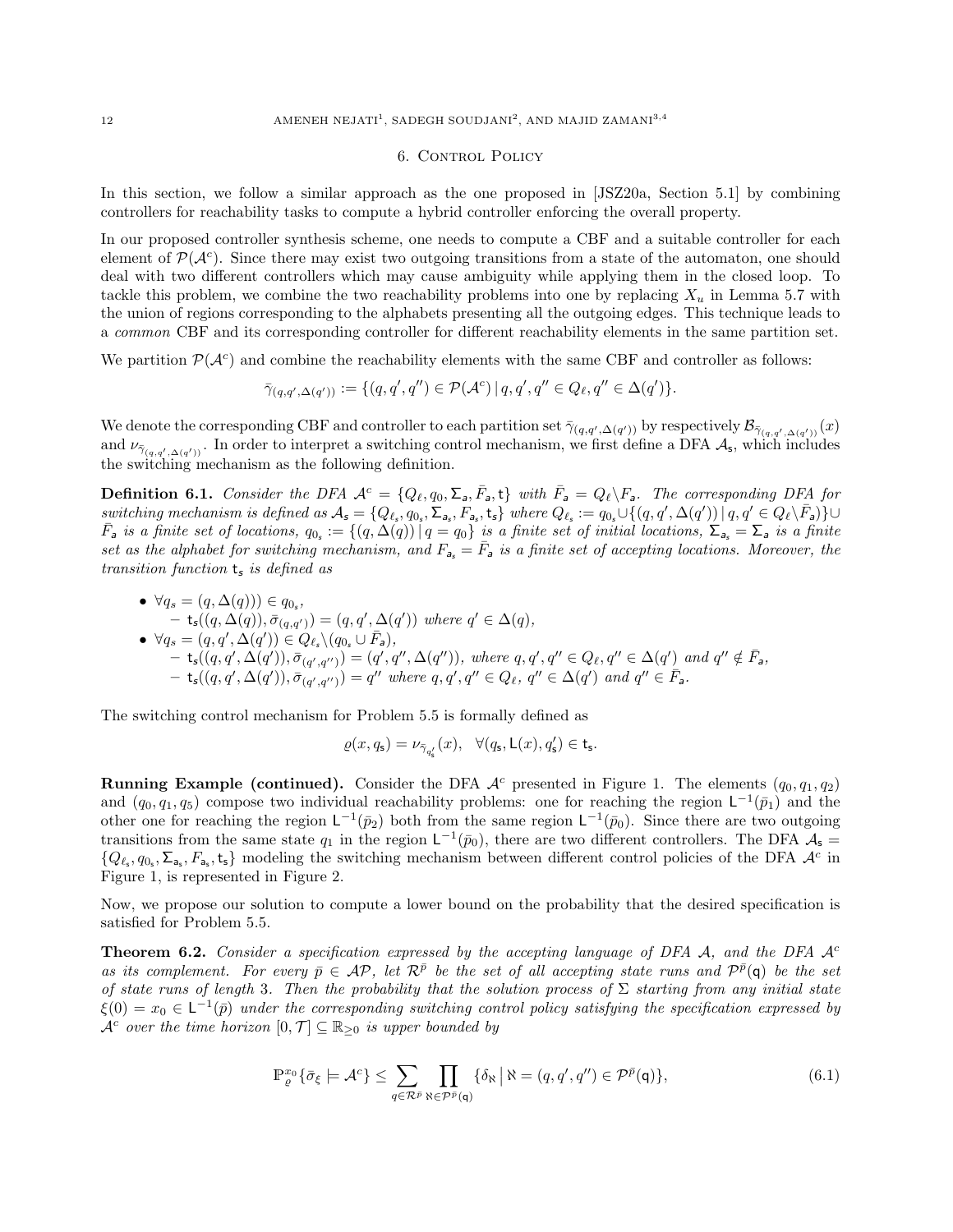COMPOSITIONAL CONSTRUCTION OF CONTROL BARRIER FUNCTIONS FOR STOCHASTIC HYBRID SYSTEMS 13



FIGURE 2. DFA  $\mathcal{A}_s$  describing switching mechanism.

where  $\delta_{\aleph}$  is computed via equation (3.9) and is the upper bound on the probability that solution processes of  $\Sigma$ starting from  $X_0 := \mathsf{L}^{-1}(\bar{\sigma}(q,q'))$  reach  $X_u := \mathsf{L}^{-1}(\bar{\sigma}(q',q''))$  within the time horizon  $[0,\mathcal{T}] \subseteq \mathbb{R}_{\geq 0}$ .

Now the probability that solution processes of  $\Sigma$  starting from any initial state  $\xi(0) = x_0 \in L^{-1}(\bar{p})$  under the same hybrid controller satisfy the specification represented by the language of DFA  $\mathcal A$  is lower bounded by

$$
\mathbb{P}_{\varrho}^{x_0} \{ \bar{\sigma}_{\xi} \models \mathcal{A} \} \ge 1 - \sum_{q \in \mathcal{R}^{\bar{p}}} \prod_{\aleph \in \mathcal{P}^{\bar{p}}(\mathsf{q})} \{ \delta_{\aleph} \, \big| \, \aleph = (q, q', q'') \in \mathcal{P}^{\bar{p}}(\mathsf{q}) \}.
$$

## 7. Computation of CPBF and Controller

In this section, we briefly discuss two different approaches based on sum-of-squares (SOS) optimization and counter-example guided inductive synthesis (CEGIS) to compute CPBF and synthesize corresponding controllers for  $\Sigma_n$ .

7.1. Sum-of-Squares Optimization Program. In order to utilize an SOS optimization, we raise the following assumption.

**Assumption 2.** Suppose that  $\Sigma_p$  has a continuous state set  $X \subseteq \mathbb{R}^n$  and continuous external and internal input sets  $U \subseteq \mathbb{R}^{\bar{m}}$  and  $W \subseteq \mathbb{R}^{\hat{p}}$ . Moreover, the drift term  $f_p: X \times U \times W \to X$  is a polynomial function of the state x and external and internal inputs  $\nu, w$ . Furthermore, the output map  $h: X \to Y$ , the diffusion term  $\sigma_p : \mathbb{R}^n \to \mathbb{R}^{n \times b}$  and reset term  $\rho_p : \mathbb{R}^n \to \mathbb{R}^{n \times r}$  are polynomial functions of the state x. We also assume that  $\mathcal{K}_{\infty}$  functions  $\alpha_p$  and  $\rho_{\text{intp}}$  are polynomial.

Under Assumption 2, the following lemma provides a set of sufficient conditions for the existence of CPBF required in Definition 3.1, which can be solved as an SOS optimization problem.

**Lemma 7.1.** Suppose Assumption 2 holds and sets  $X_0, X_u, X, U, W$  can be defined by vectors of polynomial inequalities  $X_0 = \{x \in \mathbb{R}^n \mid g_0(x) \ge 0\}$ ,  $X_u = \{x \in \mathbb{R}^n \mid g_u(x) \ge 0\}$ ,  $X = \{x \in \mathbb{R}^n \mid g(x) \ge 0\}$ ,  $U = \{\nu \in \mathbb{R}^m \mid g_\nu(\nu) \ge 0\}$ , and  $W = \{w \in \mathbb{R}^{\hat{p}} \mid g_w(w) \ge 0\}$ , where the inequalities are defined eleme there exists an SOS polynomial  $\mathcal{B}_p(x)$ , constants  $\gamma_p, \psi_p \in \mathbb{R}_{\geq 0}$ ,  $\lambda_p \in \mathbb{R}_{>0}$ , polynomial functions  $\alpha_p, \kappa_p \in \mathcal{K}_{\infty}$ ,  $\rho_{\text{intp}} \in \mathcal{K}_{\infty} \cup \{0\}$ , polynomials  $l_{\nu_j}(x)$  corresponding to the j<sup>th</sup> input in  $\nu = (\nu_1, \nu_2, \dots, \nu_{\bar{m}}) \in U \subseteq \mathbb{R}^{\bar{m}}$ , and vectors of sum-of-squares polynomials  $l_{0_p}(x)$ ,  $l_{u_p}(x)$ ,  $l_p(x)$ ,  $\hat{l}_p(x,\nu,w)$ ,  $l_{\nu_p}(x,\nu,w)$ , and  $l_{w_p}(x,\nu,w)$  of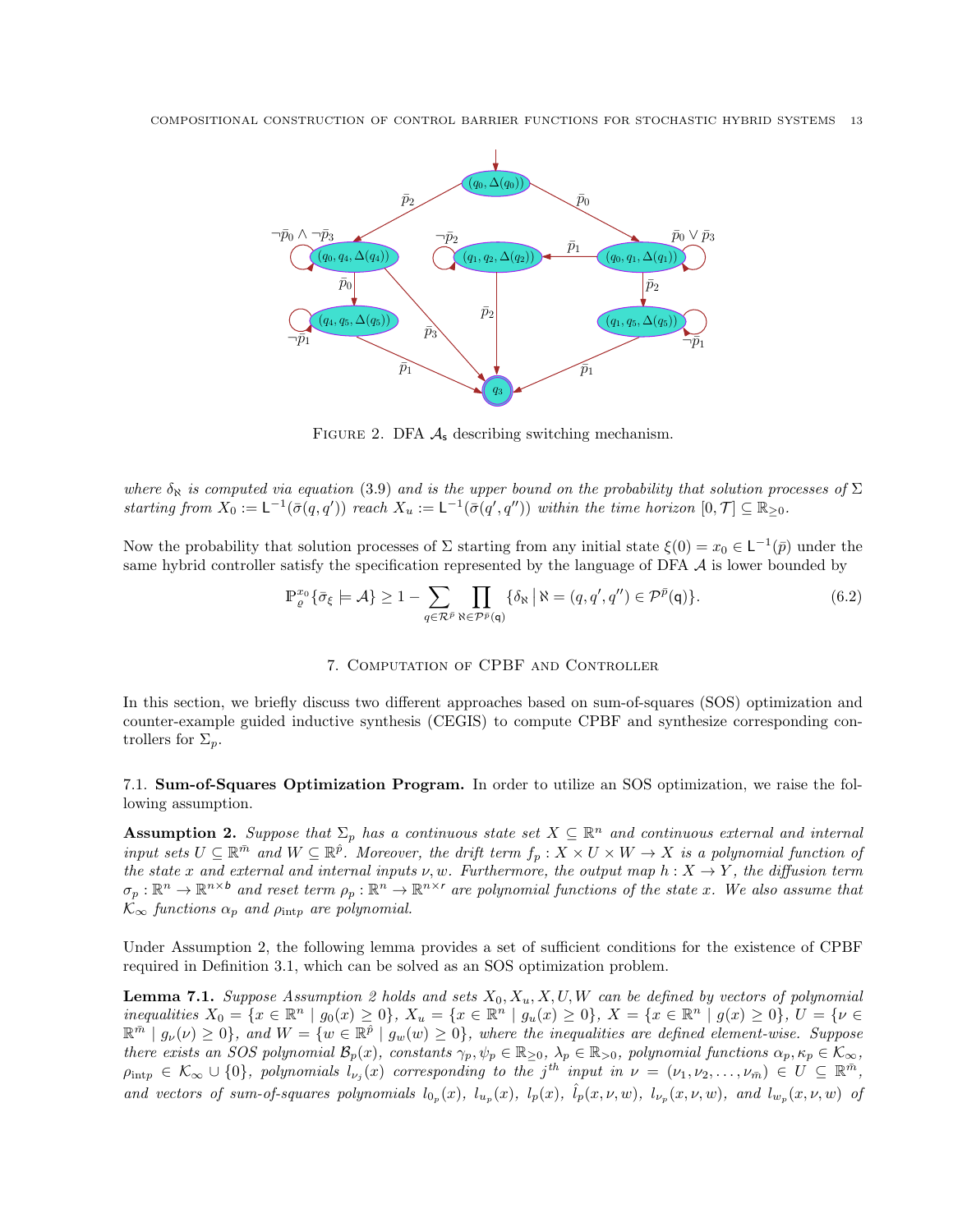appropriate dimensions such that the following expressions are sum-of-squares polynomials, for all  $p \in P$ :

$$
\mathcal{B}_p(x) - l_p^T(x)g(x) - \alpha_p(h(x)^T h(x))\tag{7.1}
$$

$$
-\mathcal{B}_p(x) - l_{0_p}^T(x)g_0(x) + \gamma_p \tag{7.2}
$$

$$
\mathcal{B}_p(x) - l_{u_p}^T(x)g_u(x) - \lambda_p \tag{7.3}
$$

$$
-\mathcal{L}\mathcal{B}_p(x) - \sum_{p'=1}^m \tilde{\lambda}_{pp'}(x)\mathcal{B}_{p'}(x) - \kappa_p(\mathcal{B}_p(x)) + \rho_{\text{int}p}(w^T w) + \psi_p - \sum_{j=1}^{\bar{m}} (\nu_j - l_{\nu_{j_p}}(x)) - \tilde{l}_p^T(x, \nu, w)g(x) - l_{\nu_p}^T(x, \nu, w)g_{\nu}(\nu) - l_{\nu_p}^T(x, \nu, w)g_w(w).
$$
\n(7.4)

Then,  $\mathcal{B}_p(x)$  satisfies conditions (3.1)-(3.4) in Definition 3.1 and  $\nu = [l_{\nu_{1p}}(x);\ldots;l_{\nu_{\bar{m}_p}}(x)]$ , is the corresponding controller employed at the mode  $p \in P$ .

**Remark 7.2.** Note that the function  $\kappa_p(\cdot)$  in (7.4) can cause nonlinearity on unknown parameters of  $\mathcal{B}_p$ . A possible way to avoid this issue is to consider a linear function  $\kappa_p(s) = \hat{\kappa}_p s, \forall s \in \mathbb{R}_{\geq 0}$ , with some given constant  $\hat{\kappa}_p \in \mathbb{R}_{>0}$ . Then one can employ bisection method to minimize the value of  $\hat{\kappa}_p$ .

Remark 7.3. Note that Lemma 7.1 is different from [JSZ20a, Lemma 5.6] in two main directions. First, there is no such a condition (7.1) in [JSZ20a, Lemma 5.6] since this condition here is essential for the sake of interconnection. Besides, we have here internal inputs in the last condition (7.4) that model the effects of other subsystems as bounded disturbances.

7.2. Counter-Example Guided Inductive Synthesis. In this subsection, we search for CPBF for subsystems by employing Satisfiability Modulo Theories (SMT) solvers such as Z3 [DMB08], dReal [GAC12] or MathSat [CGSS13]. In order to present this framework, we require the following assumption.

**Assumption 3.** Each  $\Sigma_p$  has a compact state set X, a compact internal input set W and a finite external input set U.

**Remark 7.4.** The assumption of compactness of the state space  $X \subseteq \mathbb{R}^n$  can be supported by considering stopped process  $\tilde{\xi}: \Omega \times \mathbb{R}_{\geq 0} \to X$  as

$$
\tilde{\xi}(t) = \begin{cases} \xi(t), & \text{for } t < \tau, \\ \xi(\tau), & \text{for } t \ge \tau, \end{cases}
$$
\n(7.5)

where  $\tau$  is the first time that the solution process  $\xi$  of the subsystem exits from the open set Int(X). Note that in most cases, the infinitesimal generator corresponding to  $\xi$  is identical to the one corresponding to  $\xi$  over the set  $Int(X)$ , and is equal to zero outside the set [Kus67]. Hence, the results in Theorem 3.8 can be employed for any systems with this assumption.

Now we leverage Assumption 3 and reformulate conditions (3.1)-(3.4) as a satisfiability problem as the following lemma.

**Lemma 7.5.** Consider a stochastic hybrid subsystem  $\Sigma = (X, U, W, U, W, P, P, \hat{f}, \hat{\sigma}, \hat{\rho}, Y, h)$ , fulfilling Assumption 3. Suppose there exists a function  $\mathcal{B}_p(x)$ , constants  $\gamma_p, \lambda_p, \psi_p \in \mathbb{R}_{\geq 0}$ , and functions  $\alpha_p, \kappa_p \in \mathcal{K}_{\infty}$ ,  $\rho_{\rm intp} \in \mathcal{K}_{\infty} \cup \{0\}$ , such that the following expression is true:

$$
\bigwedge_{x \in X} \mathcal{B}_p(x) \ge \alpha_p(\|h(x)\|^2) \bigwedge_{x \in X_0} \mathcal{B}_p(x) \le \gamma_p \bigwedge_{x \in X_u} \mathcal{B}_p(x) \ge \lambda_p
$$
\n
$$
\bigwedge_{x \in X} (\bigvee_{\nu \in W} (\bigwedge_{w \in W} \mathcal{L} \mathcal{B}_p(x) + \sum_{p'=1}^m \tilde{\lambda}_{pp'}(x) \mathcal{B}_{p'}(x) \le -\kappa_p(\mathcal{B}_p(x)) + \rho_{\text{int}(p)}(\|w\|^2) + \psi_p)).
$$

Then  $\mathcal{B}_p(x)$  satisfies conditions (3.1)-(3.4) in Definition 3.1 and accordingly it is a CPBF.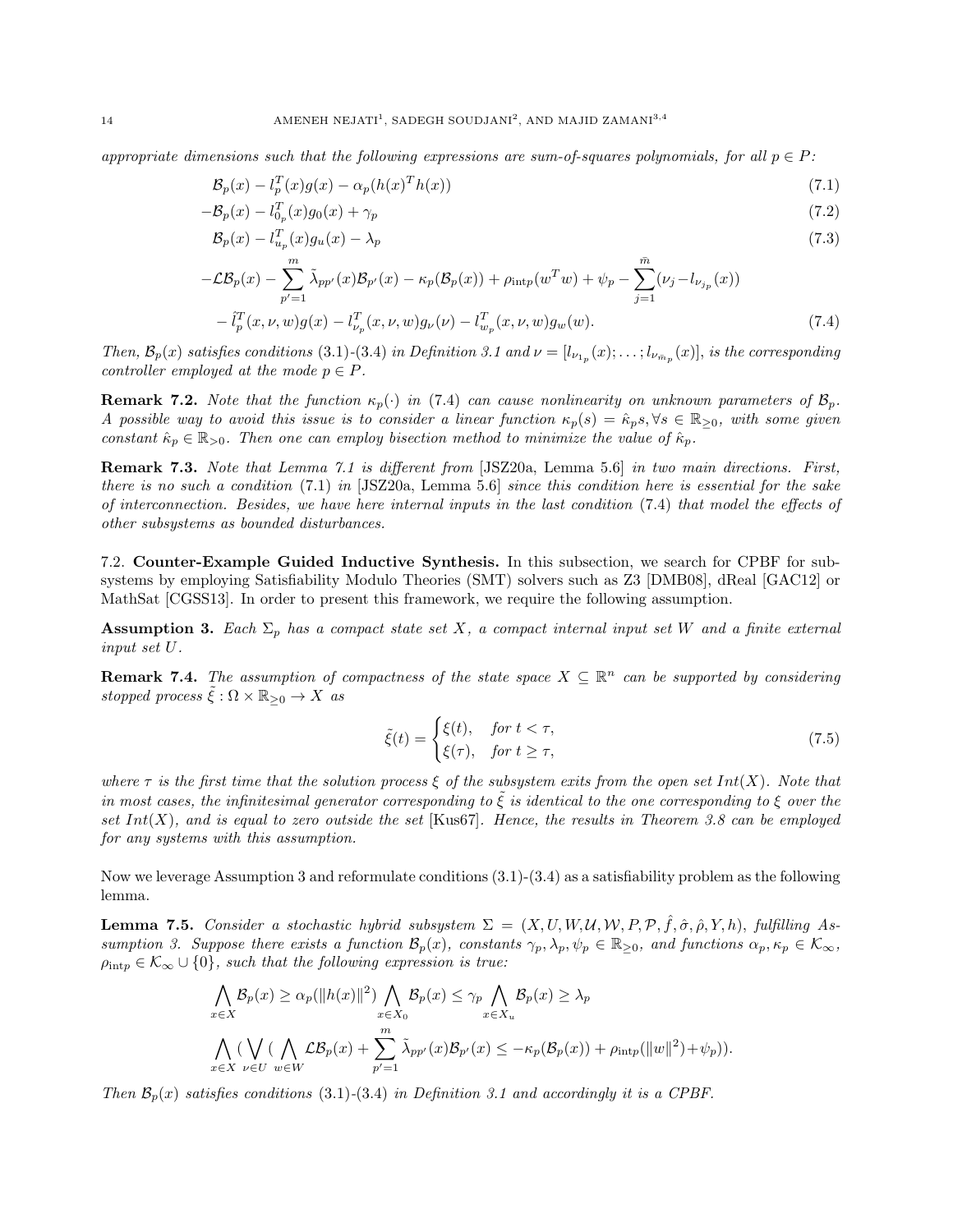

FIGURE 3. DFA  $A^c$  of the complement of specification.

## 8. CASE STUDY

To show the applicability of our approach to strongly-connected networks with nonlinear dynamics against complex logic properties, we apply our proposed techniques to a *fully-interconnected* Kuramoto network of 100 nonlinear oscillators by compositionally synthesizing hybrid controllers regulating the phase of each oscillator in a comfort zone for a bounded time horizon. Kuramoto oscillator has broad applications in real-life systems such as neural networks, smart grids, automated vehicle coordination, and so on. The model of this case study is adapted from [SA15] by including stochasticity in the model. The dynamic for the interconnection of N-oscillators is presented as

$$
\Sigma : \mathbf{d}\theta(t) = (\Omega_{\mathbf{p}(t)} + \frac{K}{N}\varphi(\theta(t)) + \nu(t))\mathbf{d}t + G_{\mathbf{p}(t)}\mathbf{d}\mathbb{W}_t + R_{\mathbf{p}(t)}\mathbf{d}\mathbb{P}_t,
$$
\n(8.1)

where  $\theta = [\theta_1; \dots; \theta_N]$  is the phase of oscillators with  $\theta_i \in [0, 2\pi]$ ,  $i = \{1, \dots, 100\}$ ,  $\Omega = [\Omega_1; \dots; \Omega_N] =$  $\bar{\Omega}_{p_i} \mathbb{1}_N$  is the natural frequency of oscillators with  $\bar{\Omega}_{p_i} = \begin{cases} 0.1, & \text{if } p_i = 1, \\ 0.12, & \text{if } p_i = 1. \end{cases}$ 0.12, if  $p_i = 2$ ,  $K = 0.001$  is the coupling strength,  $\varphi(\theta) = [\varphi(\theta_1); \ldots; \varphi(\theta_N)]$  such that  $\varphi(\theta_i) = \sum_{j=1}^N \sin(\theta_j - \theta_i), i \in \{1, \ldots, 100\}$ . Moreover,  $\nu(t) =$  $[\nu_1(t);\ldots;\nu_N(t)], G = \bar{G}_{p_i}\mathbb{I}_n \text{ with } \bar{G}_{p_i} = \begin{cases} 0.1, & \text{if } p_i = 1, \\ 0.12 & \text{if } p_i = 1. \end{cases}$ 0.1, if  $p_i = 1$ ,<br>
0.12, if  $p_i = 2$ , and  $R = \bar{R}_{p_i}I\!I_n$  with  $\bar{R}_{p_i} = \begin{cases} 0.1, & \text{if } p_i = 1, \\ 0.12, & \text{if } p_i = 1. \end{cases}$ 0.12, if  $p_i = 2$ . We consider rates of Poisson processes as  $\bar{\lambda}_i = 0.1, \forall i \in \{1, ..., 100\}$ . Now by introducing subsystems  $\Sigma_i, i \in$  $\{1, \ldots, 100\}$ , described by

$$
\Sigma_i\colon \left\{ \begin{aligned} &\mathrm{d}\theta_i(t)=(\bar{\Omega}_{i\mathbf{p}_i(t)}+\frac{K}{N}\sum_{j=1,i\neq j}^N\sin(w_{ij}(t)-\theta_i(t))+\nu_{ip_i}(t))\mathrm{d}t+\bar{G}_{ip_i}\mathrm{d}\mathbb{W}_{t_i}+\bar{R}_{ip_i}\mathrm{d}\mathbb{P}_{t_i},\\ &\zeta_i(t)=\theta_i(t), \end{aligned} \right.
$$

one can readily verify that  $\Sigma = \mathcal{I}(\Sigma_1, \ldots, \Sigma_N)$  where  $w_{ij}(t) = \theta_i(t)$ .

Transition rates for switching between two modes  $P = \{1, 2\}$  are given as  $\tilde{\lambda}_{11_i} = -0.9, \tilde{\lambda}_{12_i} = 0.9, \tilde{\lambda}_{21_i} =$  $0.8, \tilde{\lambda}_{22_i} = -0.8, \forall i \in \{1, ..., 100\}.$  In addition, the regions of interest are  $X^0 = [0, \frac{\pi}{16}]^N, X^1 = [\frac{5.8\pi}{12}, \frac{6.2\pi}{12}]^N$  $X^2 = \left[\frac{5.7\pi}{6}, \pi\right]^N, X^3 = \left[\pi, \frac{6.2\pi}{6}\right]^N, X^4 = \left[\frac{17.8\pi}{12}, \frac{18.2\pi}{12}\right]^N, X^5 = \left[\frac{11.8\pi}{6}, 2\pi\right]^N$  and  $X^6 = X \setminus (X^0 \cup X^1 \cup X^2 \cup X^3 \cup X^4)$  $X^4\cup X^5$ ). Each of these regions is associated with atomic propositions given by  $\mathcal{AP} = \{\bar{p}_0, \bar{p}_1, \bar{p}_2, \bar{p}_3, \bar{p}_4, \bar{p}_5, \bar{p}_6\}$ such that the labeling function  $L(x_z) = \bar{p}_z$ ,  $\forall x_z \in X^z$ ,  $z = \{0, \ldots, 6\}$ . The objective is to compute a controller such that if the state of the system starts from  $X^1$ , it always stays away from  $X^0$  and  $X^2$ , and if it starts from  $X^4$ , it always stays away from  $X^3$  and  $X^5$  within the time horizon  $[0, \mathcal{T}]$ . Such a specification can be represented as an LTL specification given by  $(\bar{p}_1 \wedge \Box \neg (\bar{p}_0 \vee \bar{p}_2)) \vee (\bar{p}_4 \wedge \Box \neg (\bar{p}_3 \vee \bar{p}_5))$  associated with time horizon  $\mathcal{T} = 5$ . The specification can also be represented by accepting language  $\mathbb{L}(\mathcal{A})$  of a DFA  $\mathcal{A}$ . Figure 3 represents the complement DFA  $\mathcal{A}^c$ .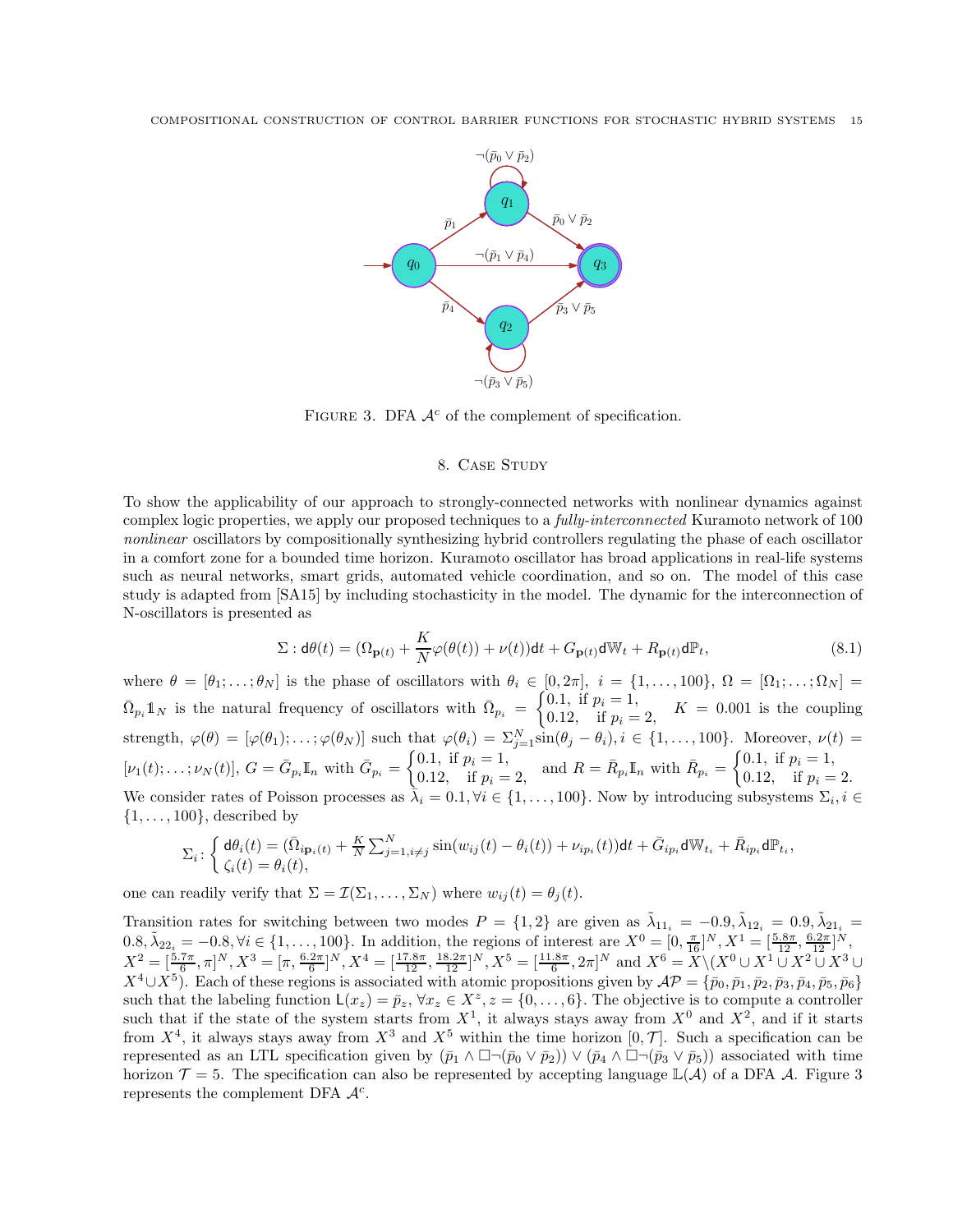We decompose the complement of our specification into simple reachability tasks. We consider accepting state runs without self-loops with  $\mathcal{T} = 5$ . The DFA  $\mathcal{A}^c$  has three accepting state runs  $\mathcal{R} = \{(q_0, q_3), (q_0, q_1, q_3), (q_0, q_2, q_3)\}$  $(q_3)$ . The sets  $\mathcal{P}^{\bar{p}}(q)$  can be obtained for each of these accepting state runs as  $\mathcal{P}^{\bar{p}_1}(q_0, q_1, q_3) = \{(q_0, q_1, q_3)\},\$ and  $\mathcal{P}^{\bar{p}_4}(q_0, q_2, q_3) = \{(q_0, q_2, q_3)\}\.$  Note that since  $(q_0, q_3)$  is a state run of a length 2 and admits the trivial probability, it is not considered. Accordingly, we need to find control policies and control barrier functions for only two reachability elements. To do so, we utilize the SOS algorithm proposed in [NSZ20b] by employing SOSTOOLS and SDP solver SeDuMi. Note that since the dynamics of the system  $\Sigma$  in (8.1) are non-polynomial and SOS algorithm is only specialized for polynomial dynamics, we first make an approximation to our dynamics. In particular, we take an upper bound on the term  $\mathcal{LB}_{ip_i}(\theta_i)$  by replacing the  $sin(\cdot)$ terms with either 1 or  $-1$ .

For the reachability element  $(q_0, q_1, q_3)$  with  $X_{0_i} = \left[\frac{5.8\pi}{12}, \frac{6.2\pi}{12}\right]$  and  $X_{u_i} = \left[0, \frac{\pi}{16}\right] \cup \left[\frac{5.7\pi}{6}, \pi\right], i \in \{1, \dots, 100\},$ we compute CPBF of an order 6 as  $\mathcal{B}_{ip_i}(\theta_i) = 85\theta_i^6 - 310\theta_i^5 + 8.9\theta_i^4 - 36\theta_i^3 + 4791\theta_i^2 - 1038\theta_i + 6245$  and the corresponding hybrid controller  $\nu_{ip_i} = -5356\theta_i + 7000$  for  $p_i = 1$ ; and  $\mathcal{B}_{ip_i}(\theta_i) = 84\theta_i^6 - 308\theta_i^5 + 2.8\theta_i^4 9.5\theta_i^3 + 4756\theta_i^2 - 1040\theta_i + 6286$  together with  $\nu_{ip_i} = -4229\theta_i + 5000$  for  $p_i = 2, \forall i \in \{1, ..., 100\}$ . Moreover, the corresponding constants and functions in Definition 3.1 satisfying conditions (3.1)-(3.4) are quantified as  $\gamma_{ip_i} \,=\, 3, \lambda_{ip_i} \,=\, 4300, \psi_{ip_i} \,=\, 50, \kappa_{ip_i}(s) \,=\, 5\times 10^{-5}s, \alpha_{ip_i}(s) \,=\, 0.8 \sqrt{s}, \rho_{\text{intip}_i}(s) \,=\, 4\times 10^{-7} \sqrt{s}, \forall s \, \in\, \mathbb{R}_{\geq 0}$ for  $p_i = 1$ ; and  $\gamma_{ip_i} = 3.2, \lambda_{ip_i} = 4400, \psi_{ip_i} = 52, \kappa_{ip_i}(s) = 53 \times 10^{-6} s, \alpha_{ip_i}(s) = 0.85\sqrt{s}, \rho_{\text{intip}_i}(s) = 53 \times 10^{-6} s$  $4.2 \times 10^{-7} \sqrt{s}$ ,  $\forall s \in \mathbb{R}_{\geq 0}$  for  $p_i = 2$ ,  $\forall i \in \{1, ..., 100\}$ . We now proceed with Theorem 4.2 to construct a CBF for the interconnected system using CPBF of subsystems. One can readily verify that the small-gain Assumption 1 holds with  $\hat{\gamma}_i(s) = s, \forall s \in \mathbb{R}_{\geq 0}, \hat{\lambda}_i = \min_{p_i \in P_i} {\hat{\lambda}_{ip_i}} = 5 \times 10^{-5}, \hat{\delta}_{ij} = \max_{p_i \in P_i} {\hat{\delta}_{ijp_i}} = 5 \times 10^{-7}$ . By selecting  $\mu_i = 1, \forall i \in \{1, \ldots, 100\}$ , the spectral radius of  $\Lambda^{-1}\Delta$  is computed as 0.99 which is strictly less that one (cf. Remark 4.3), and consequently, the compositionality condition (4.7) is satisfied. Moreover, the compositionality condition (4.8) is also met since  $\min_{p_i \in P_i} {\{\lambda_{ip_i}\}} > \max_{p_i \in P_i} {\{\gamma_{ip_i}\}}, \forall i \in \{1, ..., 100\}.$  Then by employing the results of Theorem 4.2, one can conclude that  $\mathcal{B}(\theta, p) := \sum_{i=1}^{100} \mathcal{B}_{ip_i}(\theta_i)$  is a CBF for the interconnected system  $\Sigma$  with  $\gamma = \sum_{i=1}^{100} \max_{p_i \in P_i} {\gamma_{ip_i}} = 320, \lambda = \sum_{i=1}^{100} \min_{p_i \in P_i} {\lambda_{ip_i}} = 43 \times 10^4, \kappa(s) =$  $5 \times 10^{-7}$ s, ∀s ∈ ℝ<sub>≥0</sub>, and  $\psi = \sum_{i=1}^{100} \max_{p_i \in P_i} {\psi_{ip_i}}$  = 5200.

By employing Theorem 3.8, one can guarantee that the state of the interconnected system  $\Sigma$  starting from the initial set  $X_0 = X^1$  never reaches  $X_u = X^0 \cup X^2$  during the time horizon  $\mathcal{T} = 5$  with the probability of at least 94%, i.e.,

$$
\mathbb{P}_{\varrho}^{x_0} \{ \bar{\sigma}_{\xi} \models \mathcal{A} \} \ge 0.94. \tag{8.2}
$$

Similarly, for the reachability element  $(q_0, q_2, q_3)$  with  $X_{0_i} = \left[\frac{17.8\pi}{12}, \frac{18.2\pi}{12}\right]$  and  $X_{u_i} = \left[\pi, \frac{6.2\pi}{6}\right] \cup \left[\frac{11.8\pi}{6}, 2\pi\right]$ ,  $i \in$  $\{1,\ldots,100\}$ , we compute CPBF of an order 6 as  $\mathcal{B}_{ip_i}(\theta_i) = 0.2\theta_i^6 - 0.028\theta_i^5 + 6.7\theta_i^4 - 1.1\theta_i^3 + 20\theta_i^2 - 6365\theta_i + 24559$ and the corresponding hybrid controller  $\nu_{ip_i} = -1733\theta_i + 6900$  for  $p_i = 1$ ; and  $\mathcal{B}_{ip_i}(\theta_i) = 0.11\theta_i^6 - 0.038\theta_i^5 +$  $8.7\theta_i^4 - 5.5\theta_i^3 + 21\theta_i^2 - 5801\theta_i + 22215$  together with  $\nu_{ip_i} = -1678\theta_i + 21870$  for  $p_i = 2, \forall i \in \{1, ..., 100\}.$ Moreover, the corresponding constants and functions in Definition 3.1 satisfying conditions (3.1)-(3.4) are syn- $\text{thesized as } \gamma_{ip_i} = 300, \lambda_{ip_i} = 5000, \psi_{ip_i} = 64, \kappa_{ip_i}(s) = 5 \times 10^{-5} s, \alpha_{ip_i}(s) = 0.8 \sqrt{s}, \rho_{\text{intip}_i}(s) = 4 \times 10^{-7} \sqrt{s}, \forall s \in \mathbb{R}.$  $\mathbb{R}_{\geq 0}$  for  $p_i = 1$ ; and  $\gamma_{ip_i} = 340, \lambda_{ip_i} = 4500, \psi_{ip_i} = 66, \kappa_{ip_i}(s) = 51 \times 10^{-6} s, \alpha_{ip_i}(s) = 0.82\sqrt{s}, \rho_{\text{intip}_i}(s) = 0.82\sqrt{s}$  $4.\overline{1} \times 10^{-7} \sqrt{s}, \forall s \in \mathbb{R}_{\geq 0}$  for  $p_i = 2, \forall i \in \{1, ..., 100\}$ . We now proceed with Theorem 4.2 to construct a CBF for the interconnected system using CPBF of subsystems. One can readily verify that the small-gain Assumption 1 holds with  $\hat{\gamma}_i(s) = s, \forall s \in \mathbb{R}_{\geq 0}, \hat{\lambda}_i = \min_{p_i \in P_i} {\hat{\lambda}_{ip_i}} = 5 \times 10^{-5}, \hat{\delta}_{ij} = \max_{p_i \in P_i} {\hat{\delta}_{ijp_i}} = 5 \times 10^{-7}$ . By selecting  $\mu_i = 1, \forall i \in \{1, ..., 100\}$ , the spectral radius of  $\Lambda^{-1}\Delta$  is computed as 0.99 which is strictly less that one, and consequently, the compositionality condition (4.7) is satisfied. Moreover, the compositionality condition (4.8) is also met since  $\min_{p_i \in P_i} {\lambda_{ip_i}} > \max_{p_i \in P_i} {\gamma_{ip_i}}$ ,  $\forall i \in \{1, ..., 100\}$ . Then by employing the results of Theorem 4.2, one can conclude that  $\mathcal{B}(\theta, p) := \sum_{i=1}^{100} \mathcal{B}_{ip_i}(\theta_i)$  is a CBF for the interconnected system  $\Sigma$  with  $\gamma = \sum_{i=1}^{100} \max_{p_i \in P_i} {\gamma_{ip_i}} = 34000, \lambda = \sum_{i=1}^{100} \min_{p_i \in P_i} {\lambda_{ip_i}} = 45 \times 10^4, \kappa(s) = 5 \times 10^{-7} s, \forall s \in \mathbb{R}_{\geq 0}$ and  $\psi = \sum_{i=1}^{100} \max_{p_i \in P_i} {\psi_{ip_i}} = 6400.$ 

By employing Theorem 3.8, one can guarantee that the state of the interconnected system  $\Sigma$  starting from the initial set  $X_0 = X^4$  never reaches  $X_u = X^3 \cup X^5$  during the time horizon  $\mathcal{T} = 5$  with the probability of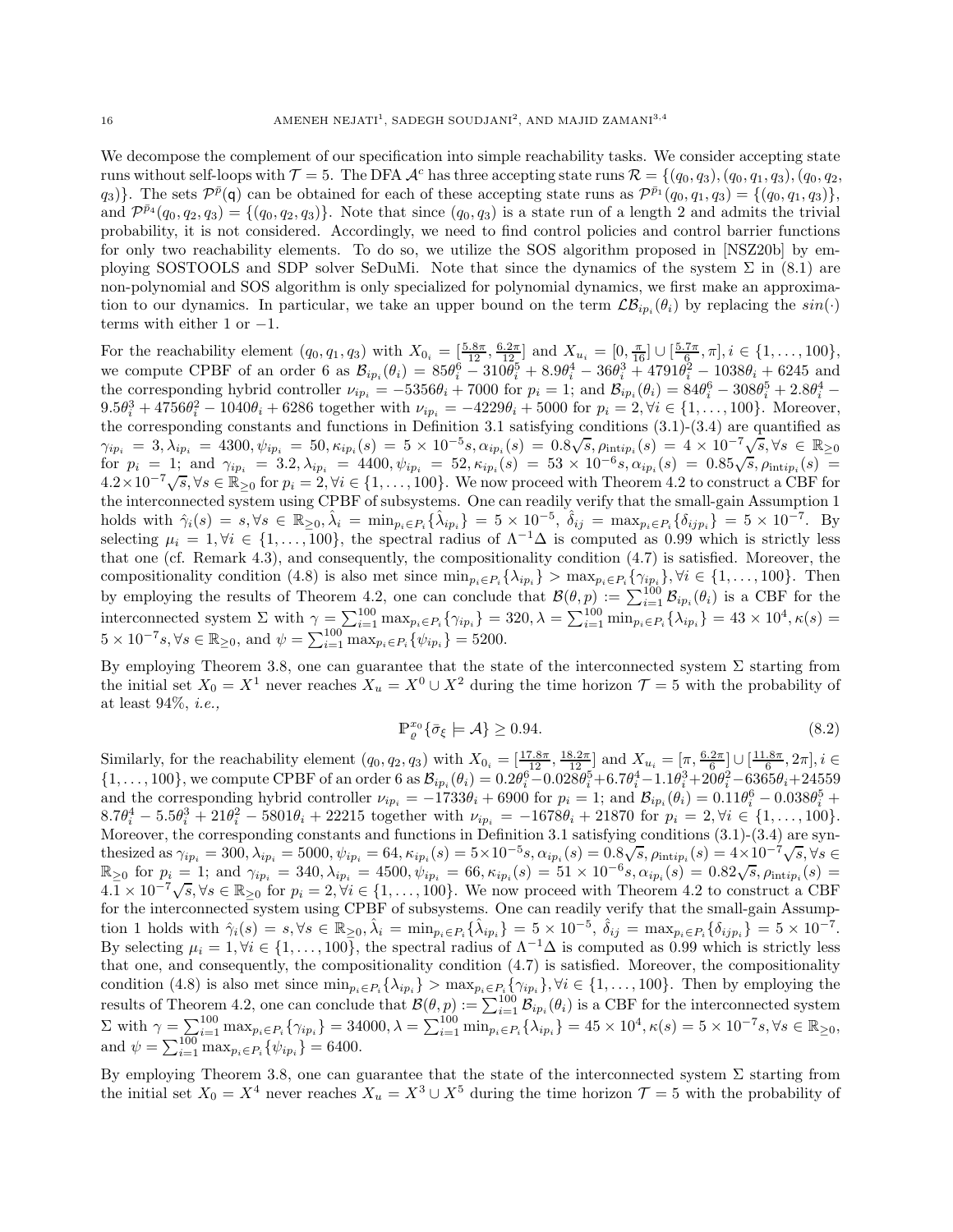

FIGURE 4. Switching mechanism for controllers.



Figure 5. Closed-loop state trajectories of a representative oscillator with 10 different noise realizations in a network of 100 oscillators with initial state starting from (a) Region  $X^1$ , and (b) Region  $X<sup>4</sup>$ . Changed colours in each trajectory show that the mode is switched to the other one.

at least 86%, i.e.,

$$
\mathbb{P}_{\varrho}^{x_0} \{ \bar{\sigma}_{\xi} \models \mathcal{A} \} \ge 0.86. \tag{8.3}
$$

The switching mechanism for controllers is shown in Figure 4. Closed-loop state trajectories of a representative oscillator with 10 different noise realizations starting from initial regions  $X<sup>1</sup>$  and  $X<sup>4</sup>$  are, respectively, illustrated in Figure 5-(a) and 5-(b). The required computation time and memory usage for computing CPBF and its corresponding controller for the reachability element  $(q_0, q_1, q_3)$  are, respectively, 1.8 minutes and 23 MB, and for the reachability element  $(q_0, q_2, q_3)$  are, respectively, 1.7 minutes and 21 MB on the same machine as the first case study. Note that if one employs our designed controllers and run Monte Carlo simulations on top of the closed-loop system, the empirical probabilities are better than the ones we proposed in (8.2), (8.3). However, this issue is expected and the reason is due to the conservatism nature of using polynomial barrier functions with a fix degree, but with the gain of providing a formal lower bound on the probability of satisfaction for safety specification rather than an empirical one.

## 9. CONCLUSION

In this work, we proposed a compositional scheme for constructing control barrier functions for continuoustime stochastic hybrid systems to enforce complex logic specifications expressed by finite-state automata. We constructed control barrier functions for large-scale stochastic systems using control pseudo-barrier functions of subsystems as long as some sufficient small-gain type conditions hold. In particular, we decomposed the given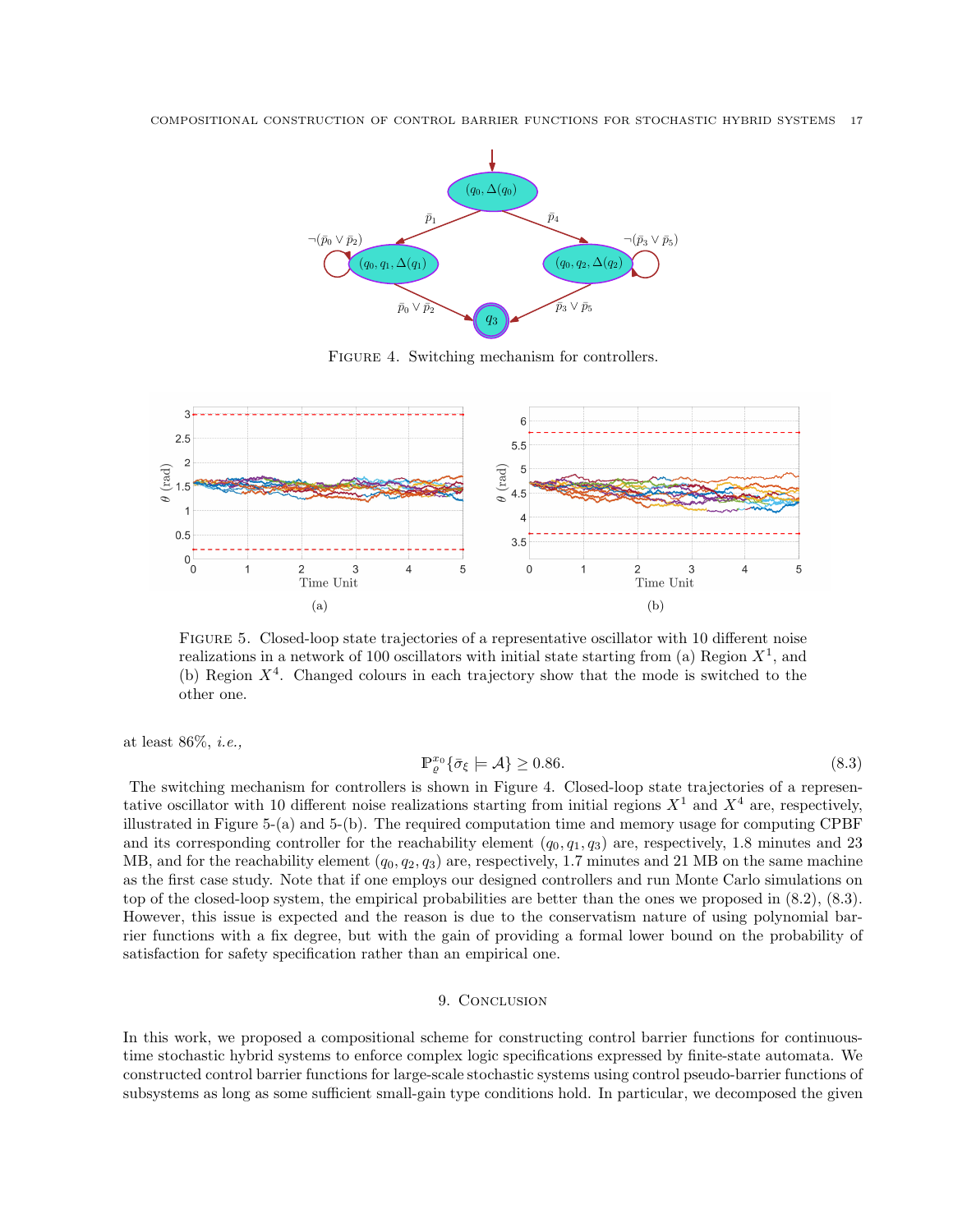#### 18 **AMENEH NEJATI<sup>1</sup>**, SADEGH SOUDJANI<sup>2</sup>, AND MAJID ZAMANI<sup>3,4</sup>

complex specification to simpler reachability tasks based on automata representing the complements of original finite-state automata. We then provided a systematic approach to solve those simpler reachability tasks by computing corresponding pseudo-barrier functions. We employed two different techniques based on the sumof-squares optimization program and counter-example guided inductive synthesis to search for pseudo-barrier functions of subsystems while synthesizing local hybrid controllers. We demonstrated the effectiveness of our proposed results by applying them to a fully-interconnected Kuramoto network of 100 nonlinear oscillators with Markovian switching signals. Improving the probability of satisfaction for each individual reachability task can be considered as a future research direction.

## 10. ACKNOWLEDGMENT

The authors would like to thank Abolfazl Lavaei for the fruitful discussions and helpful comments.

#### **REFERENCES**

- [ABB+15] A. Angius, G. Balbo, M. Beccuti, E. Bibbona, A. Horvath, and R. Sirovich. Approximate analysis of biological systems by hybrid switching jump diffusion. Theoretical Computer Science, 587:49–72, 2015.
- [ACE<sup>+</sup>19] A. D. Ames, S. Coogan, M. Egerstedt, G. Notomista, K. Sreenath, and P. Tabuada. Control barrier functions: Theory and applications. In Proceedings of the 18th European Control Conference (ECC), pages 3420–3431, 2019.
- [ACJT18] M. Ahmadi, M. Cubuktepe, N. Jansen, and U. Topcu. Verification of uncertain POMDPs using barrier certificates. In Proceedings of the Annual Allerton Conference on Communication, Control, and Computing, pages 115–122, 2018.
- [AJZ19] M Anand, P Jagtap, and M Zamani. Verification of switched stochastic systems via barrier certificates. In Proceedings of the 58th IEEE Conference on Decision and Control, to appear, 2019.
- [ASBA19] M. Ahmadi, A. Singletary, J. W. Burdick, and A. D. Ames. Safe policy synthesis in multi-agent POMDPs via discrete-time barrier functions. In Proceedings of the 58th Conference on Decision and Control (CDC), pages 4797– 4803, 2019.
- [ASSB00] A. Aziz, K. Sanwal, V. Singhal, and R. Brayton. Model-checking continuous-time Markov chains. ACM Transactions on Computational Logic (TOCL), 1(1):162–170, 2000.
- [AWLT18] M. Ahmadi, B. Wu, H. Lin, and U. Topcu. Privacy verification in POMDPs via barrier certificates. In Proceedings of the 57th IEEE Conference on Decision and Control (CDC), pages 5610–5615, 2018.
- [Axe94] O. Axelsson. Iterative solution methods. cambridge univ. Press, Cambridge, 1994.
- [BK08] C. Baier and J.-P. Katoen. *Principles of model checking*. MIT press, 2008.
- $[BLE^{+}06]$  H. AP. Blom, J. Lygeros, M. Everdij, S. Loizou, and K. Kyriakopoulos. Stochastic hybrid systems: theory and safety critical applications, volume 337. Springer, 2006.
- [CGSS13] Alessandro Cimatti, Alberto Griggio, Bastiaan Joost Schaafsma, and Roberto Sebastiani. The MathSAT5 SMT Solver. In International Conference on Tools and Algorithms for the Construction and Analysis of Systems, pages 93–107, 2013.
- [CL06] C. G. Cassandras and J. Lygeros. Stochastic hybrid systems. CRC Press, 2006.
- [Cla19] A. Clark. Control barrier functions for complete and incomplete information stochastic systems. In Proceedings of the American Control Conference (ACC), pages 2928–2935, 2019.
- [DIW11] S. Dashkovskiy, H. Ito, and F. Wirth. On a small gain theorem for ISS networks in dissipative Lyapunov form. European Journal of Control, 17(4):357–365, 2011.
- [DK04] K. C. Das and P. Kumar. Some new bounds on the spectral radius of graphs. Discrete Mathematics, 281(1-3):149– 161, 2004.
- [DMB08] L. De Moura and N. Bjørner. Z3: An efficient smt solver. In Proceedings of the International conference on Tools and Algorithms for the Construction and Analysis of Systems, pages 337–340, 2008.
- [DMKFF18] M. Dabbaghjamanesh, S. Mehraeen, A. Kavousi-Fard, and F. Ferdowsi. A new efficient stochastic energy management technique for interconnected ac microgrids. In 2018 IEEE Power & Energy Society General Meeting (PESGM), pages 1–5. IEEE, 2018.
- [DST+21] Z. Du, Y. Sattar, D. A. Tarzanagh, L. Balzano, S. Oymak, and N. Ozay. Certainty equivalent quadratic control for Markov jump systems. arXiv:2105.12358, 2021.
- [GAC12] S. Gao, J. Avigad, and E. M. Clarke. δ-complete decision procedures for satisfiability over the reals. In International Joint Conference on Automated Reasoning, pages 286–300, 2012.
- [GAM93] M. K. Ghosh, A. Arapostathis, and S. I. Marcus. Optimal control of switching diffusions with application to flexible manufacturing systems. SIAM Journal on Control and Optimization, 31(5):1183–1204, 1993.
- [GL04] W. Glover and J. Lygeros. A stochastic hybrid model for air traffic control simulation. In *International Workshop* on Hybrid Systems: Computation and Control, pages 372–386. Springer, 2004.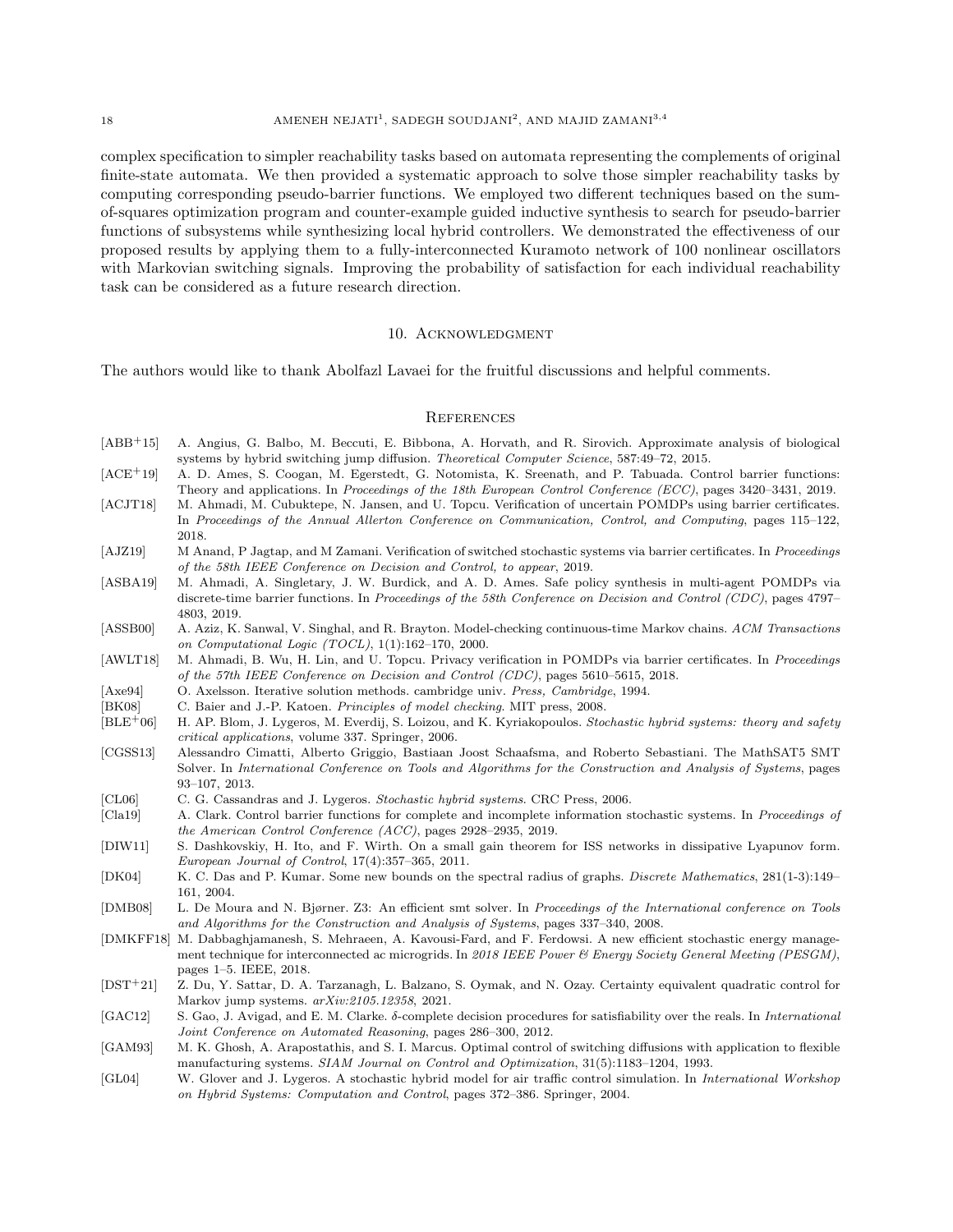COMPOSITIONAL CONSTRUCTION OF CONTROL BARRIER FUNCTIONS FOR STOCHASTIC HYBRID SYSTEMS 19

[HCL+17] C. Huang, X. Chen, W. Lin, Z. Yang, and X. Li. Probabilistic safety verification of stochastic hybrid systems using barrier certificates. ACM Transactions on Embedded Computing Systems (TECS), 16(5s):186, 2017.

[Hes04] J. P. Hespanha. Stochastic hybrid systems: Application to communication networks. In International Workshop on Hybrid Systems: Computation and Control, pages 387–401. Springer, 2004.

- [HHHK13] E. M. Hahn, A. Hartmanns, H. Hermanns, and J.-P. Katoen. A compositional modelling and analysis framework for stochastic hybrid systems. Formal Methods in System Design, 43(2):191–232, 2013.
- [IDW09] H. Ito, S. Dashkovskiy, and F. Wirth. On a small gain theorem for networks of iISS systems. In Proceedings of the 48h IEEE Conference on Decision and Control (CDC) held jointly with 28th Chinese Control Conference, pages 4210–4215, 2009.
- [IHM09] S. Intep, D.J. Higham, and X. Mao. Switching and diffusion models for gene regulation networks. Multiscale Modeling & Simulation, 8(1):30–45, 2009.
- [JSZ20a] P. Jagtap, S. Soudjani, and M. Zamani. Formal synthesis of stochastic systems via control barrier certificates. IEEE Transactions on Automatic Control, 66(7):3097–3110, 2020.
- [JSZ20b] P. Jagtap, A. Swikir, and M. Zamani. Compositional construction of control barrier functions for interconnected control systems. In Proceedings of the 23rd International Conference on Hybrid Systems: Computation and Control, pages 1–11, 2020.
- [KS14] I. Karatzas and S. Shreve. Brownian motion and stochastic calculus, volume 113. springer, 2014.
- [Kus67] H. J. Kushner. Stochastic Stability and Control. Mathematics in Science and Engineering. Elsevier Science, 1967.
- [LLT+18] Y.-J. Liu, S. Lu, S. Tong, X. Chen, C. P. Chen, and D.-J. Li. Adaptive control-based barrier Lyapunov functions for a class of stochastic nonlinear systems with full state constraints. Automatica, 87:83–93, 2018.
- [LSZ19] A. Lavaei, S. Soudjani, and M. Zamani. Compositional construction of infinite abstractions for networks of stochastic control systems. Automatica, 107:125–137, 2019.
- [LSZ20a] A. Lavaei, S. Soudjani, and M. Zamani. Compositional abstraction-based synthesis for networks of stochastic switched systems. Automatica, 114, 2020.
- [LSZ20b] A. Lavaei, S. Soudjani, and M. Zamani. Compositional (in)finite abstractions for large-scale interconnected stochastic systems. IEEE Transactions on Automatic Control, 65(12):5280–5295, 2020.
- [MPC+17] C. Manes, P. Palumbo, V. Cusimano, M. Vanoni, and L. Alberghina. Modeling biological timing and synchronization mechanisms by means of interconnections of stochastic switches. IEEE Control Systems Letters, 2(1):19–24, 2017.
- [NPP16] C. Nowzari, V. M Preciado, and G. J. Pappas. Analysis and control of epidemics: A survey of spreading processes on complex networks. IEEE Control Systems Magazine, 36(1):26–46, 2016.
- [NSZ20a] A. Nejati, S. Soudjani, and M. Zamani. Compositional construction of control barrier certificates for large-scale stochastic switched systems. IEEE Control Systems Letters, 4(4):845–850, 2020.
- [NSZ20b] A. Nejati, S. Soudjani, and M. Zamani. Compositional construction of control barrier functions for continuous-time stochastic hybrid systems. arXiv:2012.07296, 2020.
- [NSZ20c] A. Nejati, S. Soudjani, and M. Zamani. Compositional construction of control barrier functions for networks of continuous-time stochastic systems. Proceedings of the 21st IFAC World Congress, 53(2):1856–1861, 2020.
- [Oks13] B. Oksendal. Stochastic differential equations: An introduction with applications. Springer Science & Business Media, 2013.
- [OP15] M. Ogura and V. M. Preciado. Disease spread over randomly switched large-scale networks. In 2015 American Control Conference (ACC), pages 1782–1787. IEEE, 2015.
- [Par03] P. A. Parrilo. Semidefinite programming relaxations for semialgebraic problems. Mathematical programming, 96(2):293–320, 2003.
- [PJ04] S. Prajna and A. Jadbabaie. Safety verification of hybrid systems using barrier certificates. In HSCC, pages 477–492, 2004.
- [PJP07] S. Prajna, A. Jadbabaie, and G. J. Pappas. A framework for worst-case and stochastic safety verification using barrier certificates. IEEE Transactions on Automatic Control, 52(8):1415–1428, 2007.
- [Pnu77] A. Pnueli. The temporal logic of programs. In Proceedings of the 18th Annual Symposium on Foundations of Computer Science, pages 46–57, 1977.
- [RN02] S. J. Russell and P. Norvig. Artificial Intelligence: A Modern Approach. Pearson Education, 2 edition, 2002.
- [RS15] H. Ravanbakhsh and S. Sankaranarayanan. Counter-example guided synthesis of control lyapunov functions for switched systems. In 2015 54th IEEE conference on decision and control (CDC), pages 4232-4239. IEEE, 2015.
- [RX16] W. Ren and J. Xiong. Stability and stabilization of switched stochastic systems under asynchronous switching. Systems & Control Letters, 97:184–192, 2016.
- [SA15] P. S. Skardal and A. Arenas. Control of coupled oscillator networks with application to microgrid technologies. Science advances, 1(7):e1500339, 2015.
- [SGS17] F. Samadi Gazijahani and J. Salehi. Stochastic multi-objective framework for optimal dynamic planning of interconnected microgrids. IET Renewable Power Generation, 11(14):1749–1759, 2017.
- [ST12] J. Steinhardt and R. Tedrake. Finite-time regional verification of stochastic non-linear systems. The International Journal of Robotics Research, 31(7):901–923, 2012.
- [WB17] R. Wisniewski and M. L. Bujorianu. Stochastic safety analysis of stochastic hybrid systems. In Proceedings of the 56th IEEE Conference on Decision and Control, pages 2390–2395, 2017.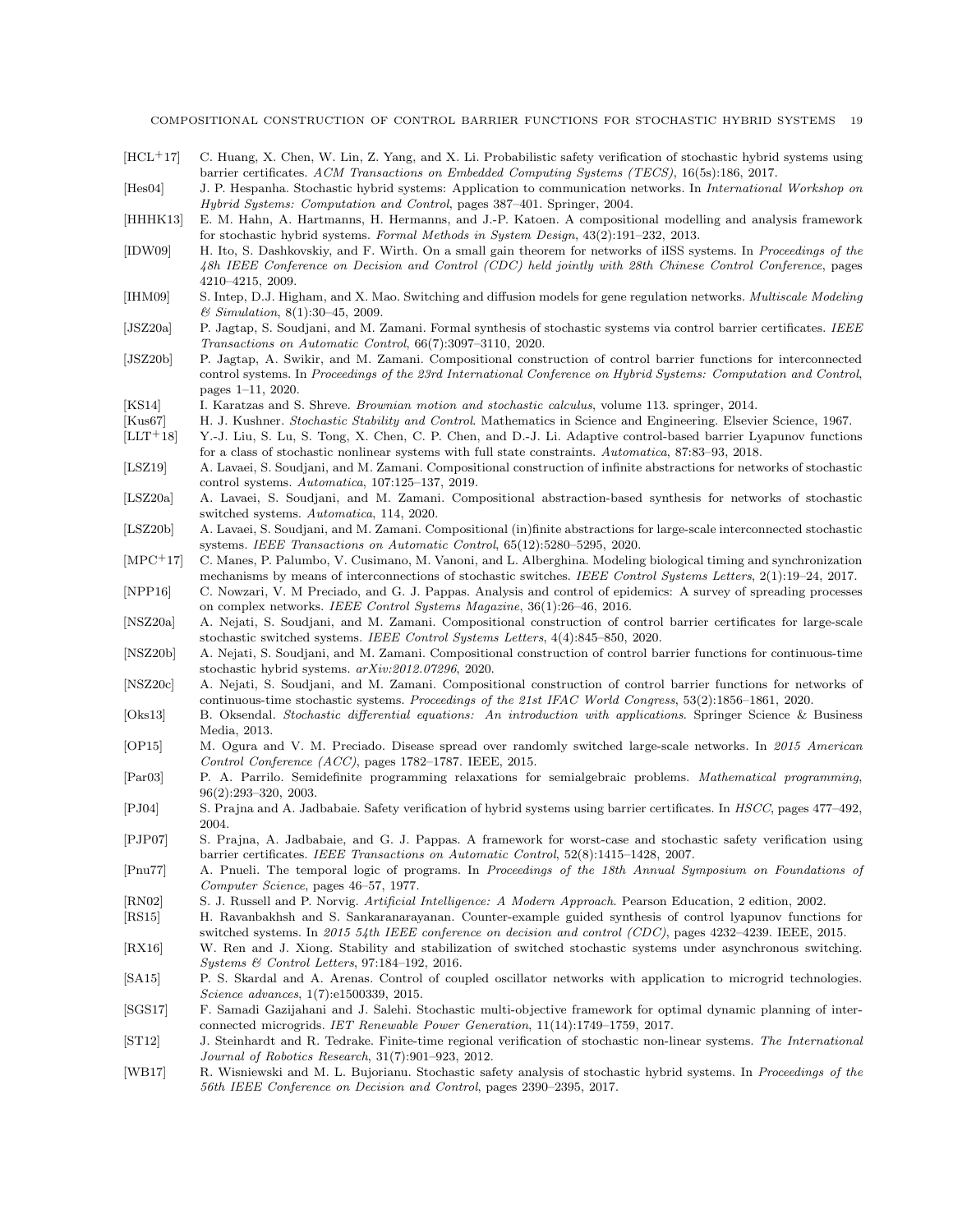[ZA18] M. Zamani and M. Arcak. Compositional abstraction for networks of control systems: A dissipativity approach. IEEE Transactions on Control of Network Systems, 5(3):1003–1015, 2018.

[ZNS19] L. Zhang, Z. Ning, and Y. Shi. Analysis and synthesis for a class of stochastic switching systems against delayed mode switching: A framework of integrating mode weights. Automatica, 99:99–111, 2019.

### 11. Appendix

*Proof.* (Theorem 3.8) Based on the condition (3.7), we have  $X_u \subseteq \{x \in X \mid \mathcal{B}(x) \geq \lambda\}$ . Then one has

$$
\mathbb{P}_{\nu}^{x_0} \Big\{ \xi^p(t) \in X_u \text{ for some } 0 \le t \le \mathcal{T} \mid \xi^p(0) = x_0, p_0 \Big\}
$$
  

$$
\le \mathbb{P}_{\nu}^{x_0} \Big\{ \sup_{0 \le t \le \mathcal{T}} \mathcal{B}(\xi(t)) \ge \lambda \mid \xi^p(0) = x_0, p_0 \Big\}. \tag{11.1}
$$

One can acquire the upper bound in (3.9) by applying [Kus67, Theorem 1, Chapter III] to (11.1) and utilizing respectively conditions (3.8) and (3.6).

*Proof.* (Theorem 4.2) We first show that conditions (3.6) and (3.7) in Definition 3.5 hold. For any  $x :=$  $[x_1; \ldots; x_N] \in X_0 = \prod_{i=1}^N X_{0_i}$  and from  $(3.2)$ 

$$
\mathcal{B}(x,p) = \sum_{i=1}^{N} \mu_i \mathcal{B}_{ip_i}(x_i) \le \sum_{i=1}^{N} \mu_i \gamma_{ip_i} \le \sum_{i=1}^{N} \mu_i \max_{p_i \in P_i} \{\gamma_{ip_i}\} = \gamma,
$$

and similarly for any  $x := [x_1; \dots; x_N] \in X_u = \prod_{i=1}^N X_{u_i}$  and from (3.3)

$$
\mathcal{B}(x,p) = \sum_{i=1}^{N} \mu_i \mathcal{B}_{ip_i}(x_i) \ge \sum_{i=1}^{N} \mu_i \lambda_{ip_i} \ge \sum_{i=1}^{N} \mu_i \min_{p_i \in P_i} \{\lambda_{ip_i}\} = \lambda,
$$

satisfying conditions (3.6) and (3.7) with  $\gamma = \sum_{i=1}^{N} \mu_i \max_{p_i \in P_i} {\gamma_{ip_i}}$  and  $\lambda = \sum_{i=1}^{N} \mu_i \min_{p_i \in P_i} {\lambda_{ip_i}}$ . Note that  $\lambda > \gamma$  according to (4.8). Now, we show that condition (3.8) holds, as well. We first compute  $\sum_{p'=1}^{M} \tilde{\lambda}_{pp'}(x) \mathcal{B}(x, p')$  in (3.8) based on transition rates of subsystems. To do so, we first compute it for two subsystems with three modes and then extend it to the general case of  $N$  subsystems with  $M$  modes. Consider two subsystems  $\Sigma_1$ ,  $\Sigma_2$  with 3 independent modes, *i.e.*,  $m_1 = 3, m_2 = 3$ . The generator matrix [ASSB00] of  $\Sigma_1, \Sigma_2$  are constructed as

$$
\begin{aligned} \tilde{Q}_{\Sigma_1} = & \begin{bmatrix} -\tilde{\lambda}_{12_1} - \tilde{\lambda}_{13_1} & \tilde{\lambda}_{12_1} & \tilde{\lambda}_{13_1} \\ \tilde{\lambda}_{21_1} & -\tilde{\lambda}_{21_1} - \tilde{\lambda}_{23_1} & \tilde{\lambda}_{23_1} \\ \tilde{\lambda}_{31_1} & \tilde{\lambda}_{32_1} & -\tilde{\lambda}_{31_1} - \tilde{\lambda}_{32_1} \end{bmatrix} , \\ \tilde{Q}_{\Sigma_2} = & \begin{bmatrix} -\tilde{\lambda}_{12_2} - \tilde{\lambda}_{13_2} & \tilde{\lambda}_{12_2} & \tilde{\lambda}_{13_2} \\ \tilde{\lambda}_{21_2} & -\tilde{\lambda}_{21_2} - \tilde{\lambda}_{23_2} & \tilde{\lambda}_{23_2} \\ \tilde{\lambda}_{31_2} & \tilde{\lambda}_{32_2} & -\tilde{\lambda}_{31_2} - \tilde{\lambda}_{32_2} \end{bmatrix} . \end{aligned}
$$

Now we construct the generator matrix for the interconnected system  $\Sigma = \mathcal{I}(\Sigma_1, \Sigma_2)$  via Table 1, in which the first and second elements of the pair  $(\cdot, \cdot)$  are corresponding to switching modes of the first and second subsystems, respectively. Moreover, diagonal elements "\*" are the summation of off-diagonals in each row with a negative sign, *i.e.*, summation of each row including "\*" should be zero. For each state  $(p_{i_1}, p_{j_2})$ , we can jump to  $(p_{i'_1}, p_{j'_2})$  with  $i = i'$  or  $j = j'$ , *i.e.*, only one of the modes can change [ASSB00].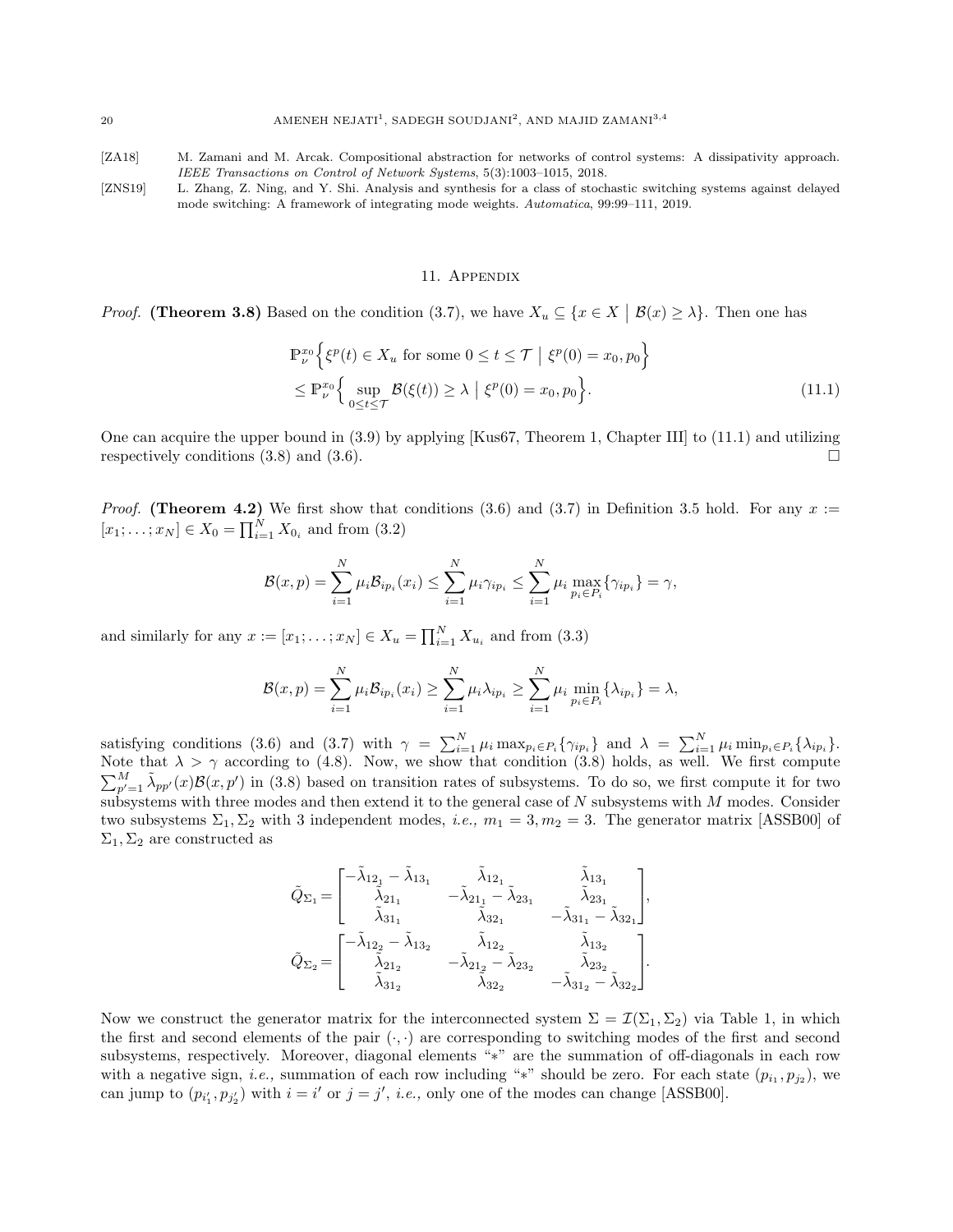| $Q_{\mathcal{I}(\Sigma_1,\Sigma_2)}$ |                  | (1, 2)           | 3)               | (2,1)            | (2, 2)           | (2, 3)           | (3, 1)           | (3, 2)           | (3, 3)           |
|--------------------------------------|------------------|------------------|------------------|------------------|------------------|------------------|------------------|------------------|------------------|
| (1,1)                                | $\ast$           | $\lambda_{12}$   | $\lambda_{13_2}$ | $\lambda_{12_1}$ | $\overline{0}$   | $\overline{0}$   | $\lambda_{13_1}$ | 0                | 0                |
| (1, 2)                               | $\lambda_{21_2}$ | $\ast$           | $\lambda_{23_2}$ | 0                | $\lambda_{12_1}$ | 0                | 0                | $\lambda_{13_1}$ | $\theta$         |
| (1, 3)                               | $\lambda_{31_2}$ | $\lambda_{32}$   | $\ast$           | $\theta$         | $\theta$         | $\lambda_{12}$   | $\theta$         | 0                | $\lambda_{13_1}$ |
| (2,1)                                | $\lambda_{21_1}$ | 0                | 0                | $\ast$           | $\lambda_{12}$   | $\lambda_{13_2}$ | $\lambda_{23_1}$ | 0                | 0                |
| (2,2)                                | 0                | $\lambda_{21_1}$ | 0                | $\lambda_{21_2}$ | $\ast$           | $\lambda_{23_2}$ | 0                | $\lambda_{23_1}$ | 0                |
| (2,3)                                | 0                | 0                | $\lambda_{21_1}$ | $\lambda_{31_2}$ | $\lambda_{32}$   | $\ast$           | $\Omega$         | 0                | $\lambda_{23_1}$ |
| (3,1)                                | $\lambda_{31_1}$ | $\theta$         | 0                | $\lambda_{32}$   | 0                | $\theta$         | $\ast$           | $\lambda_{12}$   | $\lambda_{13_2}$ |
| (3, 2)                               | 0                | $\lambda_{21_1}$ | 0                | $\overline{0}$   | $\lambda_{32_1}$ | $\theta$         | $\lambda_{21_2}$ | $\ast$           | $\lambda_{23_2}$ |
| (3,3)                                | 0                | 0                | $\lambda_{31_1}$ | $\theta$         | 0                | $\lambda_{32_1}$ | $\lambda_{31_2}$ | $\lambda_{32}$   | $\ast$           |

TABLE 1. Generator matrix of the interconnected system  $\Sigma = \mathcal{I}(\Sigma_1, \Sigma_2)$ .

Then by employing the definition of CBF in (4.9) and Table 1, one has

$$
\sum_{p'=1}^{9} \tilde{\lambda}_{pp'}(x) \mathcal{B}(x, p') = \sum_{p'_1=1, p'_2=1}^{3} \tilde{\lambda}_{p_1, p_2, p'_1, p'_2}(x) \sum_{i=1}^{2} \mu_i \mathcal{B}_{p'_i}(x_i)
$$
\n
$$
= \sum_{p'_1=1, p'_2=1}^{3} \tilde{\lambda}_{p_1, p_2, p'_1, p'_2}(x) \mu_1 \mathcal{B}_{1p'_1}(x_1) + \sum_{p'_1=1, p'_2=1}^{3} \tilde{\lambda}_{p_1, p_2, p'_1, p'_2}(x) \mu_2 \mathcal{B}_{2p'_2}(x_2)
$$
\n
$$
= \sum_{p'_1=1}^{3} \mu_1 \mathcal{B}_{1p'_1}(x_1) \sum_{p'_2=1}^{3} \tilde{\lambda}_{p_1, p_2, p'_1, p'_2}(x) + \sum_{p'_2=1}^{3} \mu_2 \mathcal{B}_{2p'_2}(x_2) \sum_{p'_1=1}^{3} \tilde{\lambda}_{p_1, p_2, p'_1, p'_2}(x)
$$
\n
$$
= \sum_{p'_1=1}^{3} \mu_1 \tilde{\lambda}_{p_1 p'_1} \mathcal{B}_{1p'_1}(x_1) + \sum_{p'_2=1}^{3} \mu_2 \tilde{\lambda}_{p_2 p'_2} \mathcal{B}_{2p'_2}(x_2)
$$
\n
$$
= \sum_{i=1}^{2} \sum_{p'_i=1}^{3} \mu_i \tilde{\lambda}_{p'_i p_i}(x_i) \mathcal{B}_{ip'_i}(x_i).
$$

Note that  $\tilde{\lambda}_{p_1,p_2,p'_1,p'_2}(x)$  is corresponding to the current mode of subsystems 1,2, which is respectively  $p_1, p_2$ , and the next mode which is  $p'_1, p'_2$ . One can readily extend the results to N subsystem, each of which has  $m_i$  modes, and conclude that  $\sum_{p'=1}^M \tilde{\lambda}_{pp'}(x) \mathcal{B}(x, p') = \sum_{i=1}^N \sum_{p'_i=1}^{m_i} \mu_i \tilde{\lambda}_{p_i p'_i}(x_i) \mathcal{B}_{ip'_i}(x_i)$  with  $M = \prod_{i=1}^N m_i$ . By applying the following inequality

$$
\rho_{\text{int}_{i_{p_i}}}(s_1 + \dots + s_{N-1}) \le \sum_{i=1}^{N-1} \rho_{\text{int}_{i_{p_i}}}((N-1)s_i), \tag{11.2}
$$

which is valid for any  $\rho_{\text{int}_{i_{p_i}}} \in \mathcal{K}_{\infty} \cup \{0\}$ , and any  $s_i \in \mathbb{R}_{\geq 0}$ ,  $i \in \{1, \cdots, N\}$ , employing condition (3.1) and Assumption 1, one can obtain the chain of inequalities in (11.3). By defining

$$
\kappa(s) := \min \Big\{ -\mu^T(-\Lambda + \Delta) \Gamma(\bar{\mathcal{B}}(x)) \, \big| \, \mu^T \bar{\mathcal{B}}(x) = s \Big\},
$$
  

$$
\psi := \sum_{i=1}^N \mu_i \max_{p_i \in P_i} \{ \psi_{ip_i} \},
$$

where  $\bar{\mathcal{B}}(x) = [\mathcal{B}_{1p_1}(x_1); \ldots; \mathcal{B}_{Np_N}(x_N)]$ , condition (3.8) is also satisfied. Then  $\mathcal{B}$  is a CBF for  $\Sigma$ , which completes the proof.  $\Box$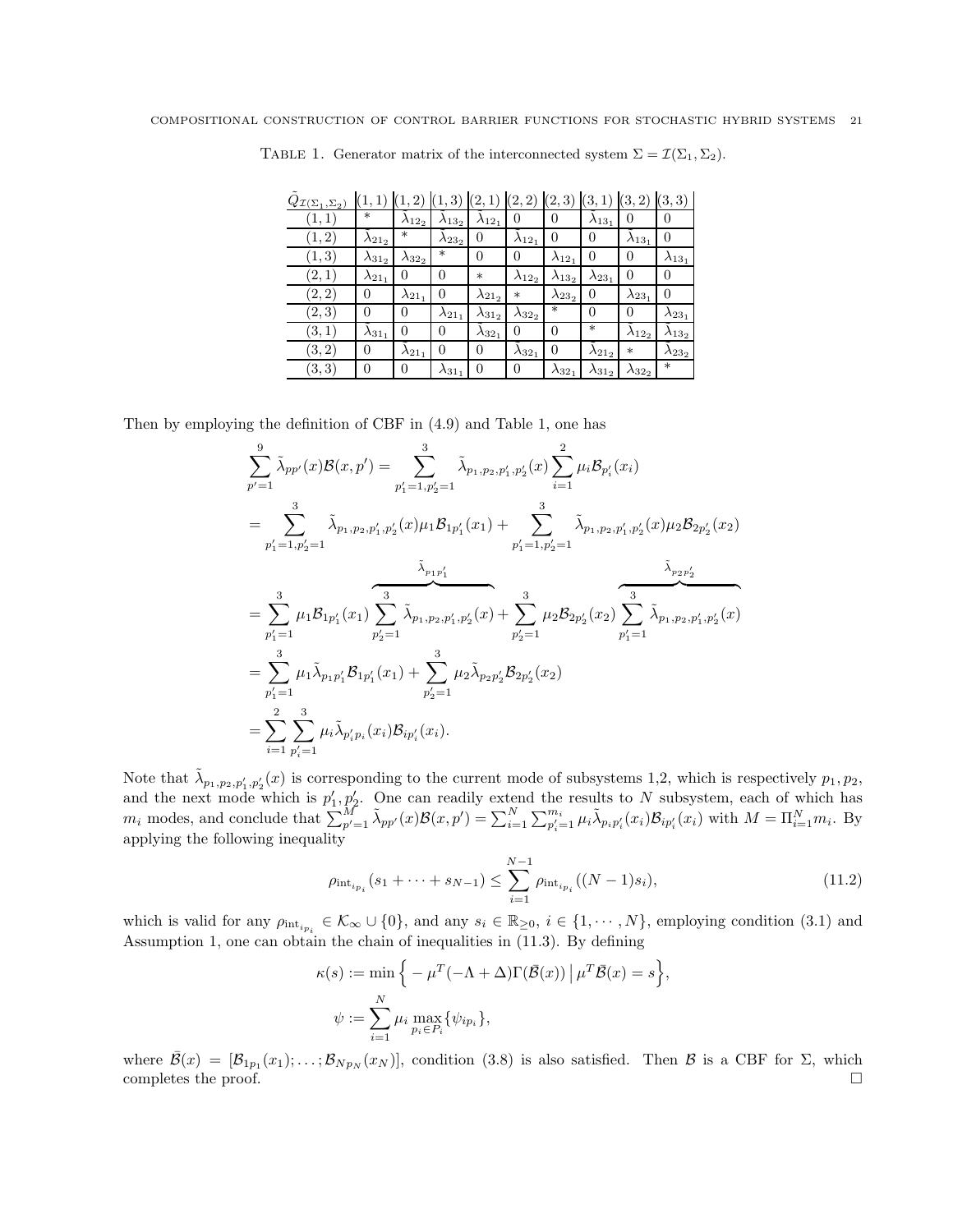$$
\mathcal{LB}(x,p) + \sum_{p'=1}^{M} \tilde{\lambda}_{pp'}(x) \mathcal{B}(x,p') = \mathcal{L} \sum_{i=1}^{N} \mu_{i} \mathcal{B}_{ip_{i}}(x_{i}) + \sum_{i=1}^{N} \sum_{p'_{i}=1}^{m_{i}} \mu_{i} \tilde{\lambda}_{p_{i}p'_{i}}(x_{i}) \mathcal{B}_{ip'_{i}}(x_{i})
$$
\n
$$
= \sum_{i=1}^{N} \mu_{i} \Big( \mathcal{LB}_{ip_{i}}(x_{i}) + \sum_{p'_{i}=1}^{m_{i}} \tilde{\lambda}_{p_{i}p'_{i}}(x_{i}) \mathcal{B}_{ip'_{i}}(x_{i}) \Big) \leq \sum_{i=1}^{N} \mu_{i} \Big( -\kappa_{ip_{i}}(\mathcal{B}_{ip_{i}}(x_{i})) + \rho_{\text{int}_{ip_{i}}}(\|\boldsymbol{w}_{i}\|^{2}) + \psi_{ip_{i}} \Big)
$$
\n
$$
\leq \sum_{i=1}^{N} \mu_{i} \Big( -\kappa_{ip_{i}}(\mathcal{B}_{ip_{i}}(x_{i})) + \rho_{\text{int}_{ip_{i}}}(\sum_{j=1, i \neq j}^{N} \|\boldsymbol{w}_{ij}\|^{2}) + \psi_{ip_{i}} \Big)
$$
\n
$$
= \sum_{i=1}^{N} \mu_{i} \Big( -\kappa_{ip_{i}}(\mathcal{B}_{ip_{i}}(x_{i})) + \rho_{\text{int}_{ip_{i}}}(\sum_{j=1, i \neq j}^{N} \|\boldsymbol{w}_{ji}\|^{2}) + \psi_{ip_{i}} \Big)
$$
\n
$$
\leq \sum_{i=1}^{N} \mu_{i} \Big( -\kappa_{ip_{i}}(\mathcal{B}_{ip_{i}}(x_{i})) + \sum_{j=1, i \neq j}^{N} \rho_{\text{int}_{ip_{i}}}((N-1)\|\boldsymbol{y}_{ji}\|^{2}) + \psi_{ip_{i}} \Big)
$$
\n
$$
\leq \sum_{i=1}^{N} \mu_{i} \Big( -\kappa_{ip_{i}}(\mathcal{B}_{ip_{i}}(x_{i})) + \sum_{j=1, i \neq j}^{N} \rho_{\text{int}_{ip_{i}}}((N-1)\|\boldsymbol{h}_{j}(x_{j})\|^{2}) + \psi_{ip_{i}} \Big
$$

*Proof.* (Theorem 6.2) For  $\bar{p} \in \mathcal{AP}$ , consider an accepting state run  $\mathcal{R}^{\bar{p}}$  and  $\mathcal{P}^{\bar{p}}(q)$  as the set of state runs of length 3. For  $\aleph = (q, q', q'') \in \mathcal{P}^{\bar{p}}(q)$ , one can verify from Lemma 5.7 that the upper bound on the probability that the solution process of  $\Sigma$  starts at  $X_0 = \mathsf{L}^{-1}(\bar{\sigma}(q, q'))$  and reaches  $X_u = \mathsf{L}^{-1}(\bar{\sigma}(q', q''))$  within the time horizon  $[0, \mathcal{T}] \subseteq \mathbb{R}_{\geq 0}$  under the control input  $\nu_{\aleph}$  is given by  $\delta_{\aleph}$ . Now the upper bound on the probability that the trace of the solution process reaches the accepting state following the path corresponding to q is given by the product of the probability bounds corresponding to all elements  $\aleph = (q, q', q'') \in \mathcal{P}^{\bar{p}}(\mathsf{q})$ :

$$
\mathbb{P}\{\bar{\sigma}(q) \models \mathcal{A}^c\} \leq \prod_{\aleph \in \mathcal{P}^{\bar{p}}(q)} \{\delta_{\aleph} \, \big| \, \aleph = (q, q', q'') \in \mathcal{P}^{\bar{p}}(q)\}.
$$

Now one can conclude that the final upper bound on the probability for the solution process of  $\Sigma$  starting from any initial state  $\xi(0) = x_0 \in \mathsf{L}^{-1}(\bar{p})$  to violate the required specification is essentially the summation of probabilities of all possible accepting state runs of  $\mathcal{A}^c$ , *i.e.*,

$$
\mathbb{P}_{\varrho}^{x_0} \{ \bar{\sigma}_{\xi} \models \mathcal{A}^c \} \leq \sum_{q \in \mathcal{R}^{\bar{p}}} \prod_{\aleph \in \mathcal{P}^{\bar{p}}(\mathsf{q})} \{ \delta_{\aleph} \mid \aleph = (q, q', q'') \in \mathcal{P}^{\bar{p}}(\mathsf{q}) \}.
$$

*Proof.* (Lemma 7.1) Since  $\mathcal{B}_p(x)$  and  $l_p(x)$  in (7.1) are sum-of-squares, we have  $0 \leq \mathcal{B}_p(x) - l_p^T(x)g(x)$  –  $\alpha_p(h(x)^T h(x))$ . Since the term  $l_p^T(x)g(x)$  is non-negative over X, the new condition (7.1) implies the condition  $(3.1)$  in Definition 3.1. Similarly, we can show that  $(7.2)$  and  $(7.3)$  imply conditions  $(3.2)$  and  $(3.3)$ in Definition 3.1. Now we show that condition (7.4) implies (3.4), as well. By selecting external inputs  $\nu_j = l_{\nu_{j_p}}(x)$  and since terms  $\hat{l}_p^T(x,\nu,w)g(x), l_{\nu_p}^T(x,\nu,w)g_{\nu}(\nu), l_{w_p}^T(x,\nu,w)g_w(\nu)$  are non-negative over the set